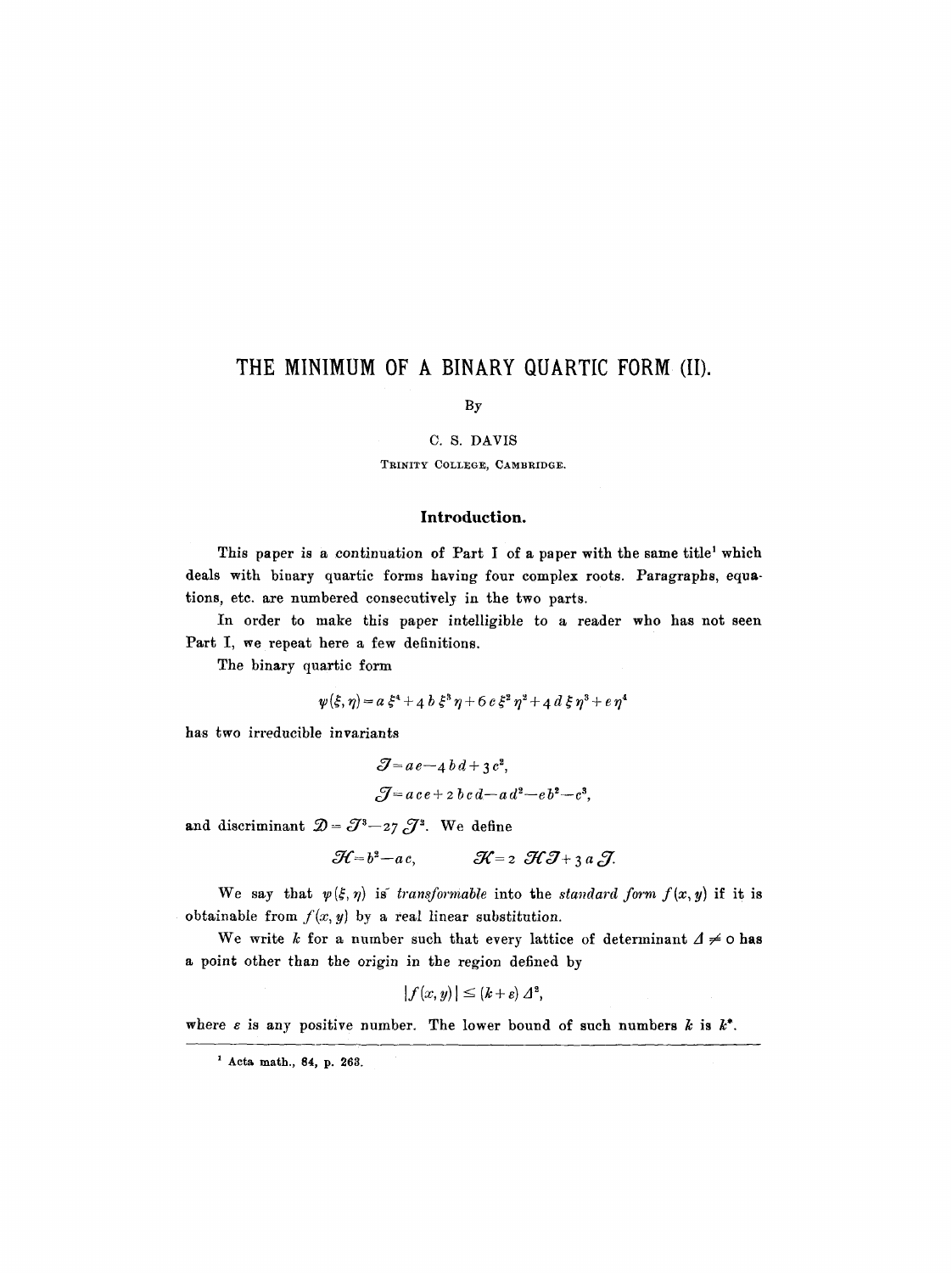The lower bound of the determinants of lattices admissible with respect to the region  $\mathcal R$  defined by  $|f(x, y)| \leq 1$ , that is lattices that have no point other than the origin as an inner point of  $R$ , is written  $\varLambda^*$ . It is easily seen that  $k^* = 1/\Delta^{*2}$ .

## **III.** Quartics with  $\mathcal{D} = 0$ .

23. We next consider forms with  $\mathcal{D}=0$ . If  $\mathcal{J}=0$  the solution of our problem is trivial, but we include it for the sake of completeness.

**Theorem 5.** If  $\psi(\xi,\eta)$  *is a binary quartic form with real coefficients, and*  $\mathcal{J} = \mathcal{J} = 0$ , then there exist integers  $\xi, \eta$ , not both zero, such that

$$
|\psi(\xi,\eta)|<\varepsilon,
$$

*where e is any positive number.* 

We have  $\mathcal{D}=0$ ,  $\mathcal{J}=0$ , and so

$$
\psi(\xi,\eta) = a(\xi - \omega \eta)^3 (\xi - \omega \eta),
$$

where  $\omega$ ,  $\omega'$  are real. Suppose first  $\omega \neq \omega'$ . Then by Minkowski's theorem on linear forms (this is an immediate consequence of Lemma 15) there exist integers  $\xi, \eta \neq 0$ , o with

$$
|\xi-\omega\eta| \leq \varepsilon', \quad |\xi-\omega'\eta| \leq \frac{|\omega-\omega'|}{\varepsilon'},
$$

for any  $\varepsilon' > 0$ , and so

$$
|\psi(\xi,\eta)| \leq a |\omega - \omega'| \varepsilon'^2 < \varepsilon
$$

for any  $\varepsilon > 0$ , by appropriate choice of  $\varepsilon'$ . If  $\omega = \omega'$ , we have similarly

$$
|\psi(\xi,\eta)| \leq a\,\varepsilon'^4 < \varepsilon.
$$

24. If  $\mathcal{D} = \mathcal{K} = 0$ ,  $\mathcal{J} \neq 0$ , the form  $\psi(\xi, \eta)$  is the square of a binary quadratic and it is necessary only to express in a suitable nofation the classical results for binary quadratics given in  $\S$  1.

**Theorem 6.** If  $\psi(\xi,\eta)$  is a binary quartic form with real coefficients, and  $\mathcal{D}=\mathcal{K}=0,~\mathcal{J}\neq 0,$  then there exist integers  $\xi, \eta \neq 0,$  o such that

$$
|\psi(\xi,\eta)|\leq \frac{2}{\chi}\sqrt{(3\mathcal{J})},
$$

*where*  $\chi = 5$  *if*  $\mathcal{H} > 0$  and  $\chi = 3$  *if*  $\mathcal{H} < 0$ . These are the best possible results, the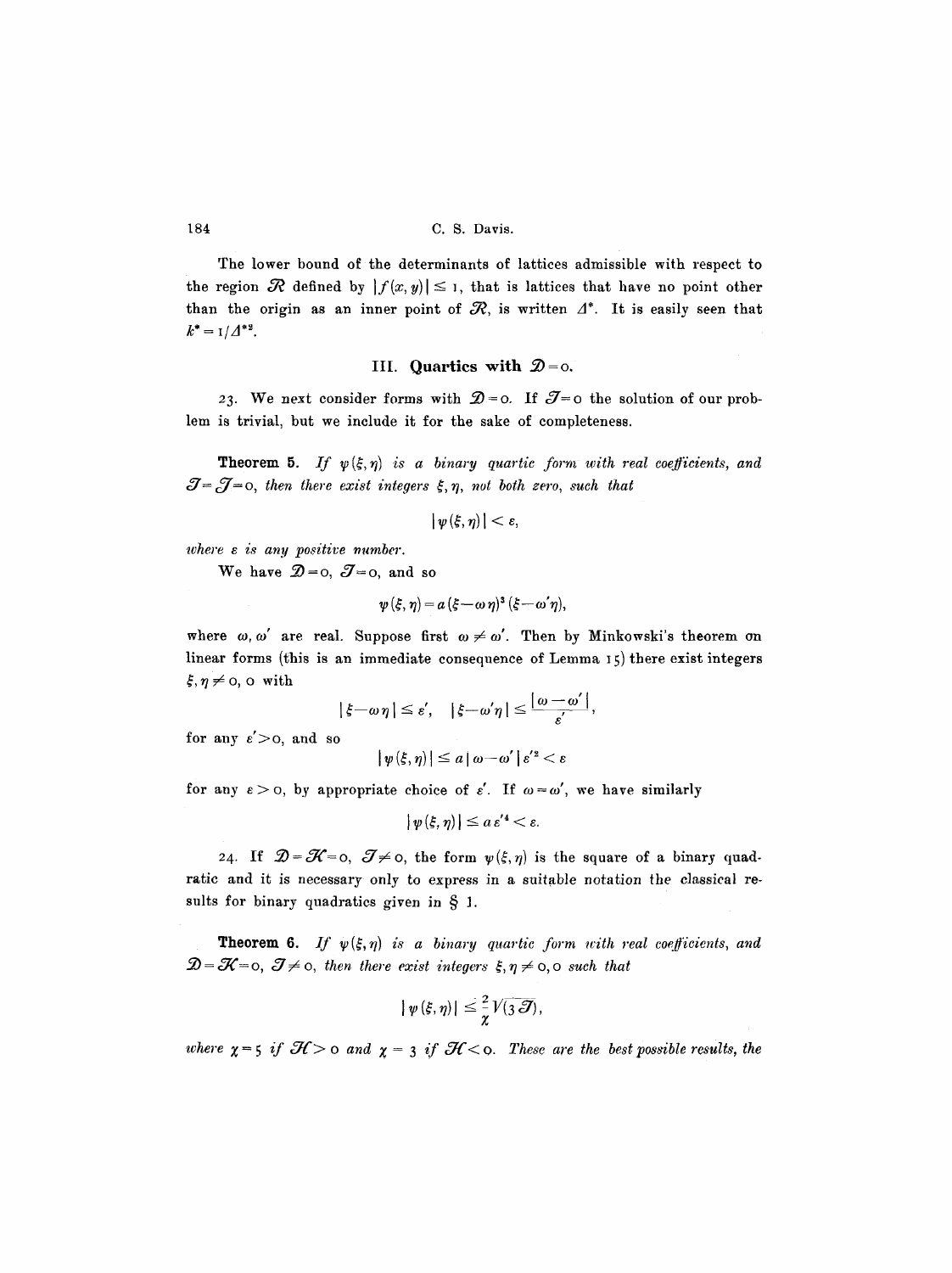$sign of equality being required if, and only if, y is equivalent to a multiple of$ *the form*  $(\xi^2 - \xi \eta - \eta^2)^2$  *if*  $\mathcal{H} > 0$ , or of the form  $(\xi^2 - \xi \eta + \eta^2)^2$  if  $\mathcal{H} < 0$ .

It is sufficient to note that the discriminant of the quadratic  $(\xi-\omega \eta)(\xi-\omega' \eta)$ is  $(\omega-\omega')^2$ , while for the quartic form  $\psi(\xi,\eta)=a(\xi-\omega\eta)^2~(\xi-\omega'\eta)^2$  we have  $\mathcal{J}=\frac{1}{12}a^2(\omega-\omega')^4$ . Hence there exist integers  $\xi, \eta \neq 0, 0$  with

$$
|\psi(\xi,\eta)| \leq a \frac{(\omega-\omega')^2}{\chi} = \frac{1}{\chi} \sqrt{12 \mathcal{\mathcal{J}}} = \frac{2}{\chi} \sqrt{3 \mathcal{\mathcal{J}}}.
$$

The respective critical forms are of course well known.

25. We next investigate the case  $\mathcal{D}=0$ ,  $\mathcal{K}<0$ . Here we are concerned with the region.  $\mathcal R$  defined by  $x^2(x^2+y^2) \leq 1$ , which is depicted in Fig. 2. In this case we find the best possible result, and indeed a good deal more, as we are able to give an infinity of successive minima (corresponding to the Markoff chain for an indefinite binary quadratic form). It' is of interest to note that none of these successive minima are attained;<sup>1</sup> in particular, none of the critical lattices of  $R$  has a point on  $C$ , the boundary of  $R$ .

We first recall some classical results due essentially to Markoff; see, for example, DICKSON (19) or CASSELS (20). We write  $d_n$  for the discriminant of the nth Markoff form

$$
Q_n(\xi,\eta)=(\xi-\theta_n\eta)(\xi-\phi_n\eta) \qquad (n=1,2,3,\ldots),
$$

so that  $d_n = (\theta_n - \phi_n)^2$ . The numbers  $d_n$  increase monotonically to the limit 9, the first three values being

$$
d_1 = 5
$$
,  $d_2 = 8$ ,  $d_3 = \frac{221}{25}$ .

The  $\theta_n$  are quadratic irrationals of the field  $k(\sqrt{d_n})$ , no two of which are equi valent.<sup>3</sup> The first three values are

$$
\theta_1 = \frac{1}{2} (V_5 + I), \quad \theta_2 = V_2 - I, \quad \theta_3 = \frac{1}{10} (V_2 - I I).
$$

Then it is known that  $|Q_n(\xi,\eta)| \geq 1$  for integers  $\xi, \eta \neq 0, 0$ ; and that there is

i Strictly speaking they are thus only lower bounds; we use the word minimum in the wide sense.

<sup>&</sup>lt;sup>2</sup>. The existence of such regions is stated in Theorem 2 of MAHLER (18), and in fact our region  $\mathcal R$  satisfies the conditions he postulates in his proof. However, this proof contains some

errors which invalidate its application to our problem, thongh his conclusions are true in our case. <sup>8</sup> We say  $\omega$  is equivalent to  $\theta$ , and write  $\omega \sim \theta$ , if  $\omega = (a \theta + b)/(c \theta + d)$ , where  $a, b, c, d$ are integers with  $ad-bc=\pm 1$ .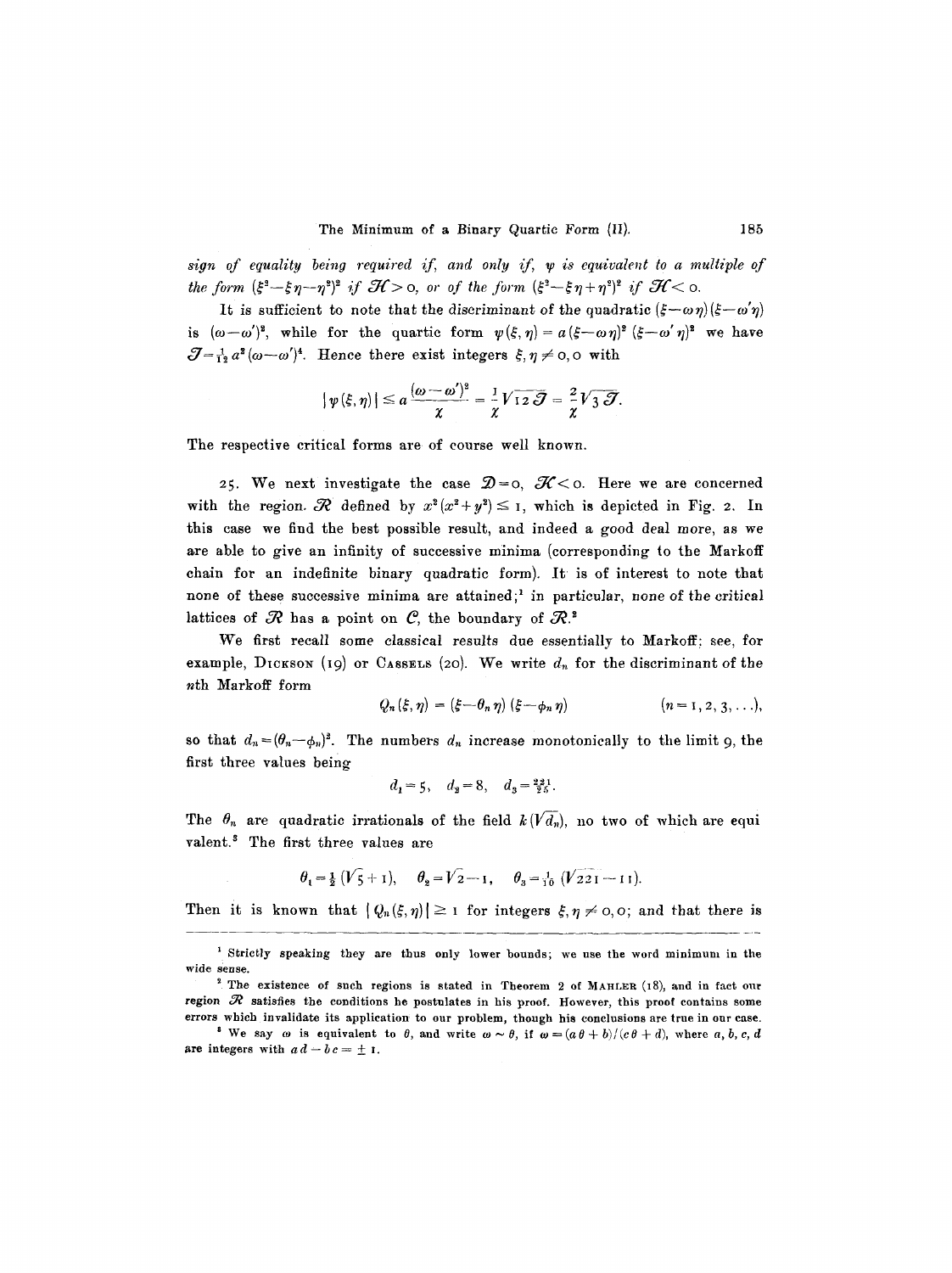an infinity of integer solutions of  $Q_n(\xi, \eta) = \pm \iota$  (with either sign),  $|\xi - \theta_n \eta| < \varepsilon$ , for any  $\varepsilon > 0$ .

Now let

$$
x = \alpha (\xi - \omega \eta), \qquad y = \gamma (\xi - \omega' \eta)
$$

be an admissible lattice of determinant  $\Delta > 0$ . Then the corresponding form  $\psi(\xi,\eta)=x^2(x^2+y^2)$  has the double real root  $\omega$ ; we may suppose that  $\omega$  is irrational, since otherwise  $\psi$  has the minimum zero. By a theorem of DAVENPORT and Roogens (21), if  $\omega$  is not equivalent to any one of  $\theta_1, \ldots, \theta_{n-1}$  (the case  $n = 1$  being interpreted to mean that  $\omega$  is an arbitrary irrational), then there exist integers  $\xi, \eta \neq 0$ , o such that

$$
|xy|\leq \Delta/V\overline{d}_n, \quad |x|<\varepsilon,
$$

for arbitrary  $\varepsilon > 0$ . For these integers we have

$$
x^2(x^2+y^2)<\Delta^2/d_n+\varepsilon^4,
$$

and it follows that  $A \geq \sqrt{d_n}$ , since  $x^2 (x^2 + y^2) \geq 1$  for every point  $(x, y) \neq (0, 0)$ of an admissible lattice.

We note that any lattice with

(25.1) 
$$
x = \alpha \left( \xi - \theta_n \eta \right), \quad y = \gamma \left( \xi - \phi_n \eta \right), \quad \vert \alpha \gamma \vert = 1
$$

has  $A = V\overline{d_n}$  and is admissible, since  $xy = Q_n(\xi, \eta)$  and so for integers  $\xi, \eta \neq 0$ , o we have

$$
(25.2) \t\t x2(x2+y2) \ge 1 + x4 > 1.
$$

Hence  $\widehat{V}\overline{d_n}$  is the true minimum value of  $\Delta$  under the conditions stated; in particular,  $A^* = V \overline{d_1} = V_5$ .<sup>1</sup> From (25.2) we see that none of the lattices (25.1) has a point on  $C$ .

We show now that, with  $\omega$  as above, the only admissible lattices with  $\Delta = V \overline{d_n}$  are those given by (25.1). We remark first that  $\omega \sim \theta_n$ , for otherwise  $A \geq V d_{n+1} > V d_n$  for admissible lattices. By a unimodular substitution on  $\xi, \eta$ , which amounts merely to selecting another basis for the lattice, we may assume  $\omega = \theta_n$ . Hence any admissible lattice L with  $\Delta = V \overline{d_n}$  may be written

$$
x = \alpha (\xi - \theta_n \eta), \quad y = \beta (\xi - \theta_n \eta) + \gamma (\xi - \phi_n \eta),
$$

where  $|\alpha y| = 1$  and  $\beta$  is some real number. We write this, for brevity,

**i This last result was proved by MAHLER (9).**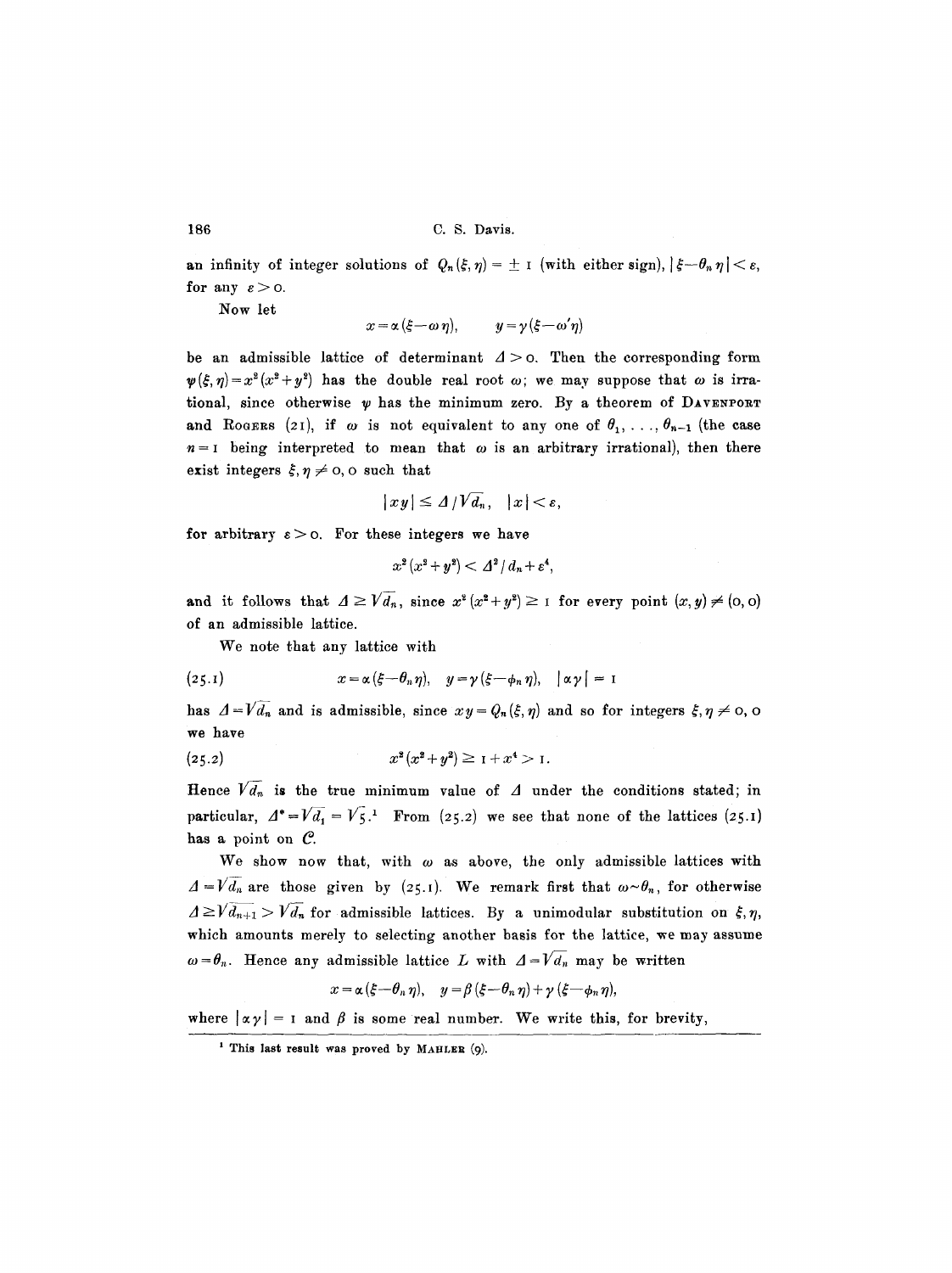

Fig. 2. The region  $x^2(x^3+y^2) \leq 1$ .

Now, if  $\beta \neq 0$ , there exist integers  $\xi, \eta \neq 0, 0$  with  $uv = -sgn(\beta \gamma)$  and  $u^2 < \varepsilon$ , for any  $\varepsilon > 0$ . Choose  $\varepsilon = 2|\beta \gamma|/(\alpha^2 + \beta^2)$ . Then, for these  $\xi, \eta$ ,

 $x^2(x^2 + y^2) = \alpha^2 u^2 \left\{ (x^2 + \beta^2) u^2 - 2 |\beta \gamma| \right\} + 1 < 1,$ 

which is false, since  $L$  is admissible. Hence  $\beta = 0$ , and so  $L$  is one of the lattices  $(25.1)$ .

We remark further that the above proof shows that, if  $\omega \sim \theta_1, \ldots, \theta_{n-1}$ , every lattice of determinant  $\sqrt{d_n}$  has not merely one but an infinity of points satisfying  $x^2(x^2+y^2) < 1+\varepsilon$  for arbitrary  $\varepsilon > 0$ ; and that we may take  $\varepsilon = 0$  here unless the lattice is one of those given by  $(25.1)$ .

Noting that  $\mathcal{J} = \frac{1}{12}$  for the form  $x^2(x^2+y^2)$ , the results we have proved may be collected together in the following: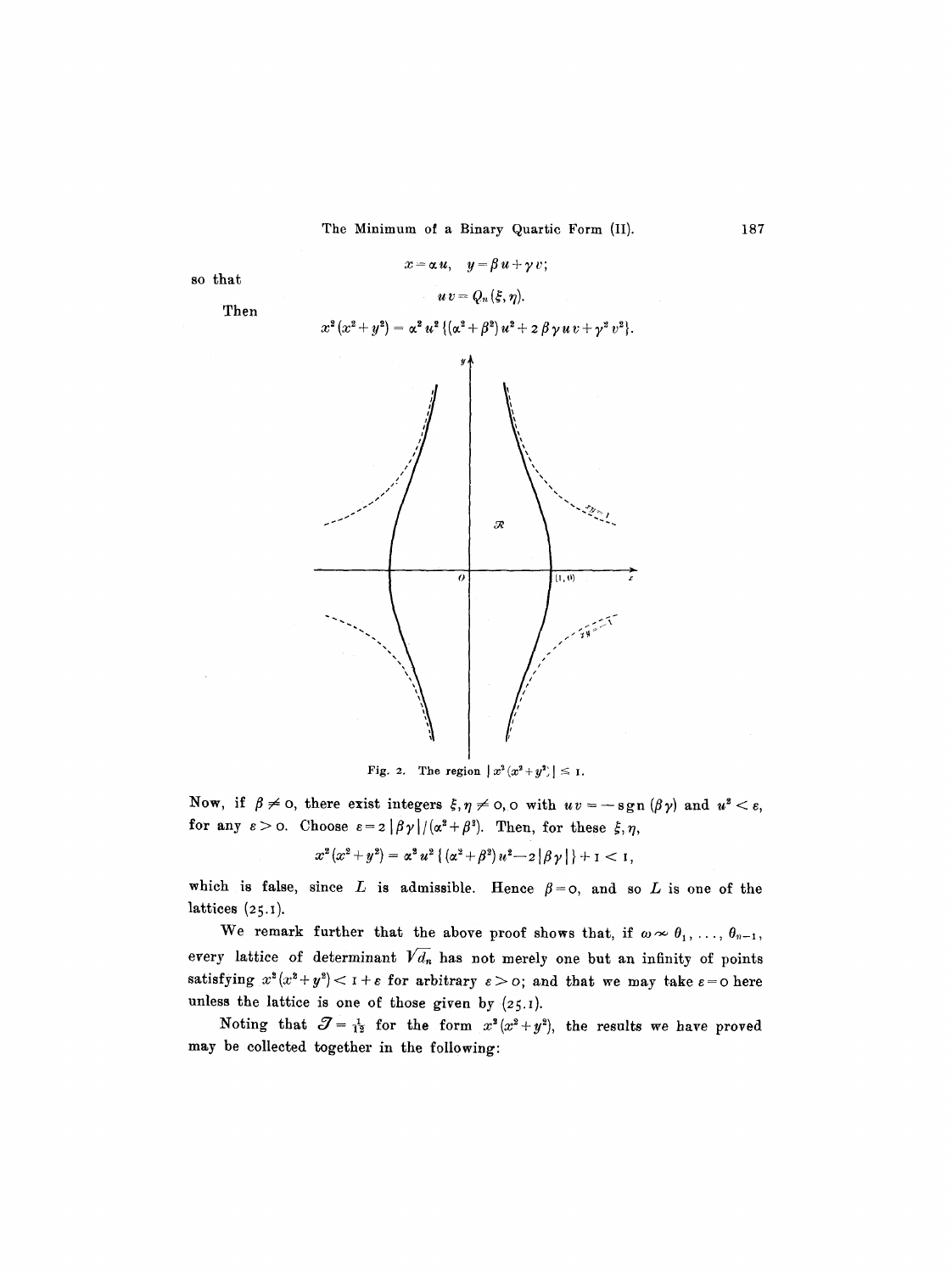**Theorem 7.** Let  $\psi(\xi, \eta)$  be a binary quartic form with real coefficients and  $\mathcal{D} = 0$ ,  $\mathcal{K} \leq 0$ , and so having a double real root  $\omega$ , say. Then if  $\omega$  is not equi*valent to one of*  $\theta_1, \ldots, \theta_{n-1}$  there exists, for arbitrary  $\varepsilon > 0$ , an infinity of integer  $pairs ~ \xi, \eta ~ such ~ that$ 

(25.3) 
$$
|\psi(\xi,\eta)| < \frac{2}{d_n} \sqrt{3 \mathcal{J}} + \varepsilon.
$$

*If*  $\psi(\xi, \eta) = x^2(x^2+y^2)$ , *where xy is equivalent to a multiple of the Markoff form*  $Q_n(\xi,\eta)$ , the relation (25.3) with  $\varepsilon=0$  has no integer solutions except  $\xi=\eta=0$ , even *if equality be admitted. Otherwise there is an infinity of integer solutions with*  $\varepsilon$ =0.

26. We turn now to the case  $\mathcal{D}=o$ ,  $\mathcal{K}>o$ . Here the standard form we consider is  $f(x,y)=x^2(x^2-y^2).$ <sup>1</sup> We define a region  $\mathcal R$  by  $|f(x,y)| \leq I$ ; this region is bounded by the curves  $f(x, y) = \pm 1$ . The region is symmetrical about both axes, so it suffices to consider the first quadrant. Consider first the curve  $f(x, y) = I$ , which passes through the point (I, o). Here we have  $y^2 = x^2 - I/x^2$ , so  $x \ge 1$  and  $y=x$  is an asymptote. Next consider the curve  $f(x, y) = -1$ . Here  $y^2 = x^2 + 1/x^2$ , and so  $y \ge \sqrt{2}$  and the lines  $x = 0$ ,  $y = x$  are asymptotes. The point  $(I, V_2)$  is a minimum. Neither curve has a real finite point of inflection, since their Hessian is  $x=0$ . The region is illustrated in Fig. 3.

We are unable to give the best possible result for this region, but an estimate is obtained by inscribing a region of known critical determinant  $\Delta^*$ . Let  $\mathcal{R}'$  be the bounded region

$$
|xy| \leq 1, \qquad \left|tx + \frac{y}{t}\right| \leq \sqrt{5},
$$

where t is any positive number. We show that  $\mathcal{R}'$  lies strictly within  $\mathcal{R}$  for sufficiently large t. Clearly every point of  $\mathcal{R}'$  satisfies  $|x| \leq \frac{1}{2}$  for sufficiently large t. Then every point of the boundary of the region  $|xy| \leq 1$ ,  $|x| \leq \frac{1}{2}$ , which contains  $\mathcal{R}'$ , lies strictly within  $\mathcal{R}_-$ . For if  $(x, y)$  is such a point,  $x \neq 0$ and so

$$
f(x,y) = x^2 (x^2 - y^2) \le x^4 < 1, \quad f(x,y) = -1 + x^4 > -1.
$$

Now, by a theorem of MAHLER (19),  $A^*(\mathcal{R}')=V_5$  and it follows that  $A^*(\mathcal{R})>V_5$ . We might strengthen this estimate a little by expanding the region  $\mathcal{R}'$  until  $\mathcal{R}$ 

<sup>1</sup> Since writing the above, Professor DAVENPORT has informed me that he has found the critical determinant and critical lattices of the region  $|x^2(x^2-y^2)| \leq 1$ . The critical determinant is  $\sqrt{1+2\sqrt{5}}$ . His work is to be published in the Quarterly Journal of Mathematics.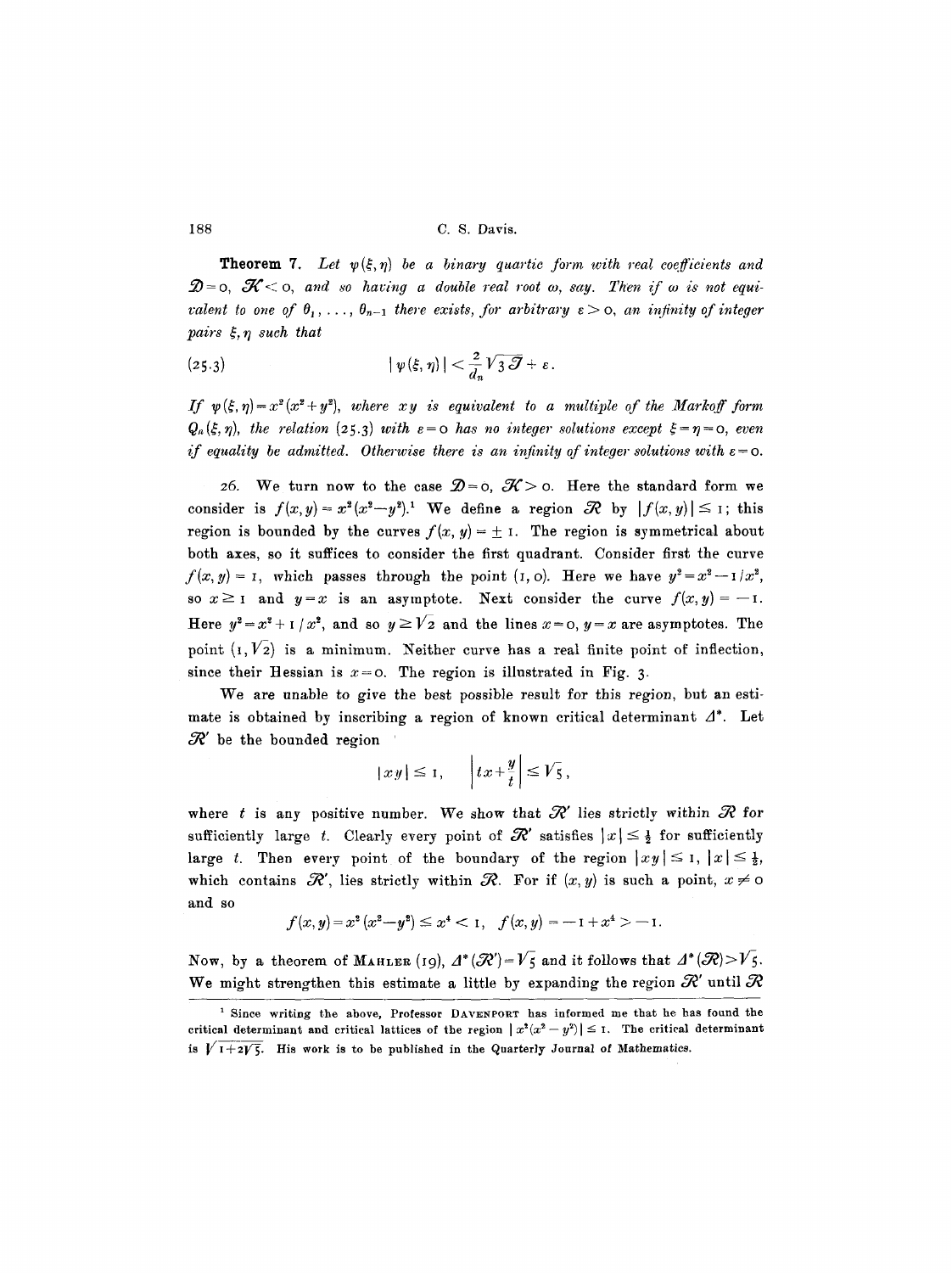and  $R'$  first have a boundary point in common, but the small improvement thus obtainable hardly seems worth the labour involved. Noting that  $\mathcal{J}={1 \over 12}$  for the form  $x^2(x^2-y^2)$ , the estimate we have found leads to



Fig. 3. The region  $|x^2(x^2-y^3)| \leq 1$ .

**Theorem 8.** If  $\psi(\xi, \eta)$  is a binary quartic form with real coefficients and  $\mathcal{D} = o, \ \mathcal{K} > o,$  then integers  $\xi, \eta$ , not both zero, exist such that

$$
|\,\psi(\xi,\,\eta)\,|<\tfrac25\,{\sqrt{3}}\,\overline{{\mathcal{J}}}.
$$

## IV. Quartics with  $\mathcal{D} > 0$  (Four Real Roots).

27. We now deal with the case of quartics with four distinct real roots. We obtain an estimate for the lower bound in all cases, and prove that this estimate is best possible for an infinity of eases.

Again we may take

$$
f(x, y) = x^4 + 6 m x^2 y^2 + y^4
$$

as standard form, and we define the region  $\mathcal R$  by  $|f(x,y)| \leq I$ . The roots of.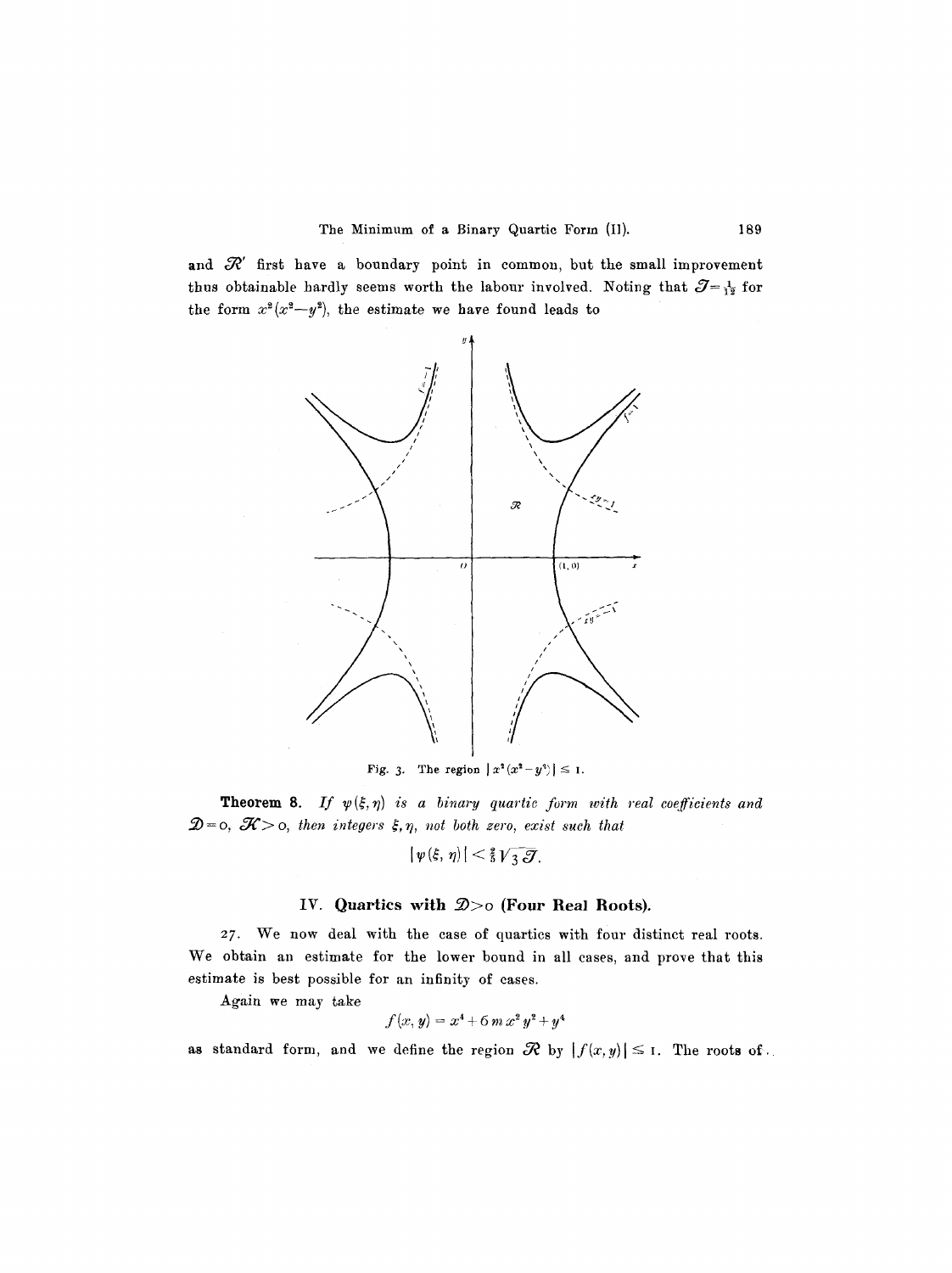$f(t, 1) = 0$  must be real and distinct; referring back to  $(4.3)$  we see that  $m < -\frac{1}{3}$ . If we substitute

$$
x = \nu (X - Y), \qquad y = \nu (X + Y),
$$

where  $v^4 = -\frac{1}{2} (1 + 3m)^{-1} > 0$ , we find

$$
-f(x, y) = X^4 + 6 M X^2 Y^2 + Y^4,
$$

where  $M = \frac{1}{1-\cdots}$  If  $m < -1$  this gives  $-1 < M < -\frac{1}{3}$ , so it is enough to  $1+3$  m suppose  $-1 \leq m < -\frac{1}{3}$ .

We may determine  $m$  in the same way as we did in  $\S_4$  above. The result here is that we define  $\varphi$  by

$$
\cos \varphi = -\mathcal{J}\left(\frac{3}{\mathcal{J}}\right)^{s/s}, \qquad 2\pi < \varphi \leq \frac{5}{2}\pi,
$$

and then

$$
(27.1) \t\t m = \frac{1}{\sqrt{3}} \cot \frac{\varphi}{3}.
$$

The region  $\mathcal R$  is bounded by the curves  $f(x,y)=\pm 1$ . Each of these curves is symmetrical about the lines  $x=0$ ,  $y=0$ ,  $y=\pm x$ , and about the origin. The curve  $f=1$  passes through the points  $(0, \pm 1)$ ,  $(\pm 1, 0)$ . Each of the curves has as asymptotes the four lines  $y = \pm \mu x$ ,  $y = \pm x/\mu$ , where

$$
\mu = \sqrt{\frac{-3 \, m + 1}{2}} - \sqrt{\frac{-3 \, m - 1}{2}}.
$$

The points of inflection of the bounding curves lie on the lines  $y = \pm \lambda x$ ,  $y=\pm x/\lambda$ , where  $\lambda$  is given by (5.2). The value of  $\lambda$  is imaginary since  $m<-\frac{1}{3}$ , and so there are no real points of inflection. Thus we see that  $\mathcal R$  is an infinite star domain bounded by eight arcs, each convex viewed from the origin. In Fig. 4 the region  $\Re$  is depicted for  $m=-\frac{2}{3}$ .

28. We first treat the case  $-\frac{1}{2} < m < -\frac{1}{3}$ . Here we are not able to give the best possible result for any value of  $m$ , but we find an estimate which is better than the known one. In this case the region  $\mathcal R$  contains the square  $|x| \leq I$ ,  $|y| \leq I$ , so we might trivially take  $k(m) = I$ . However, we can materially improve this value without much extra labour, by considering an inscribed nonconvex region which we have already investigated.

Let  $m'=-\frac{1}{3}(3m+2)$ , so that  $-\frac{1}{3} < m' < -\frac{1}{6}$ , and let  $\mathcal{R}_{m'}$  be the region  $|f_{m'}(x, y)| \leq I$ , where

$$
f_{m'}(x, y) = x^4 + 6 m' x^2 y^2 + y^4.
$$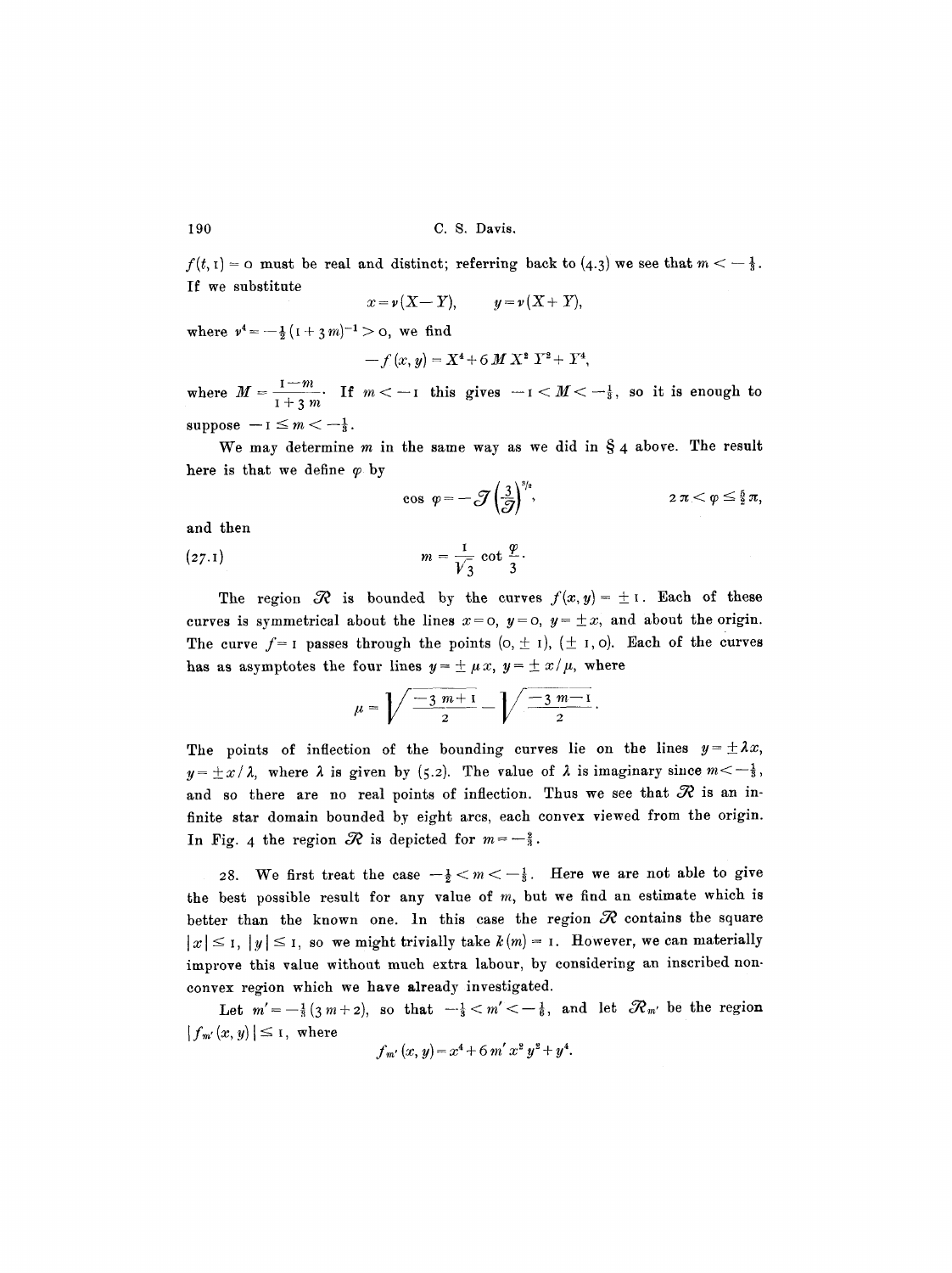Then  $\mathcal{R}_{m'}$  is a bounded non-convex star domain of the type covered by Theorem 3, so  $k^*(m')=\frac{6}{5}(1+m')=\frac{2}{5}(1-3m)$ . We show that  $\mathcal R$  contains  $\mathcal R_{m'}$ , and it follows that  $k^*(m) \leq k^*(m')$ .

It is clearly sufficient for this to prove that the boundary of  $\mathcal{R}_{m'}$ , that is



Fig. 4. The region  $|x^4-4x^2y^2+y^4| \leq 1$ .

 $f_{m'}(x,y) = I$ , lies in  $\mathcal{R}$ . Let  $(X, Y)$  be any point on the curve  $f_{m'}(x,y) = I$ . We have then

 $f(X, Y) = f_{m'}(X, Y) - 6(m'-m) X^2 Y^2 = 1 - 2(6m'+2) X^2 Y^2.$ 

But  $I = X^4 + 6$  m'  $X^2$   $Y^2 + Y^4 = (X^2 - Y^2)^2 + (6 \frac{m'}{7} + 2) X^2 Y^2$ , and so  $0 \le$  $(6m'+2) X^2 Y^2 \leq 1$ , since  $m' > -\frac{1}{3}$ . Hence  $|f(X, Y)| \leq 1$ , that is  $(X, Y)$  is a point of  $\mathcal{R}$ .

We remark further that  $|f(X, Y)| < 1$  unless  $X = 0$  or  $Y = 0$  or  $X = Y$ , and that none of the points so defined is a point of a critical lattice of  $\mathcal{R}_{m'}$ . It follows that  $k^*(m) < k^*(m')$ .

We may improve this estimate for part of the range concerned, by considering the region  $\mathcal{R}'$  defined by  $|x^2-y^2| \leq I$ ,  $|y| \leq \frac{1}{2}V_5$ , for which  $\Delta^*$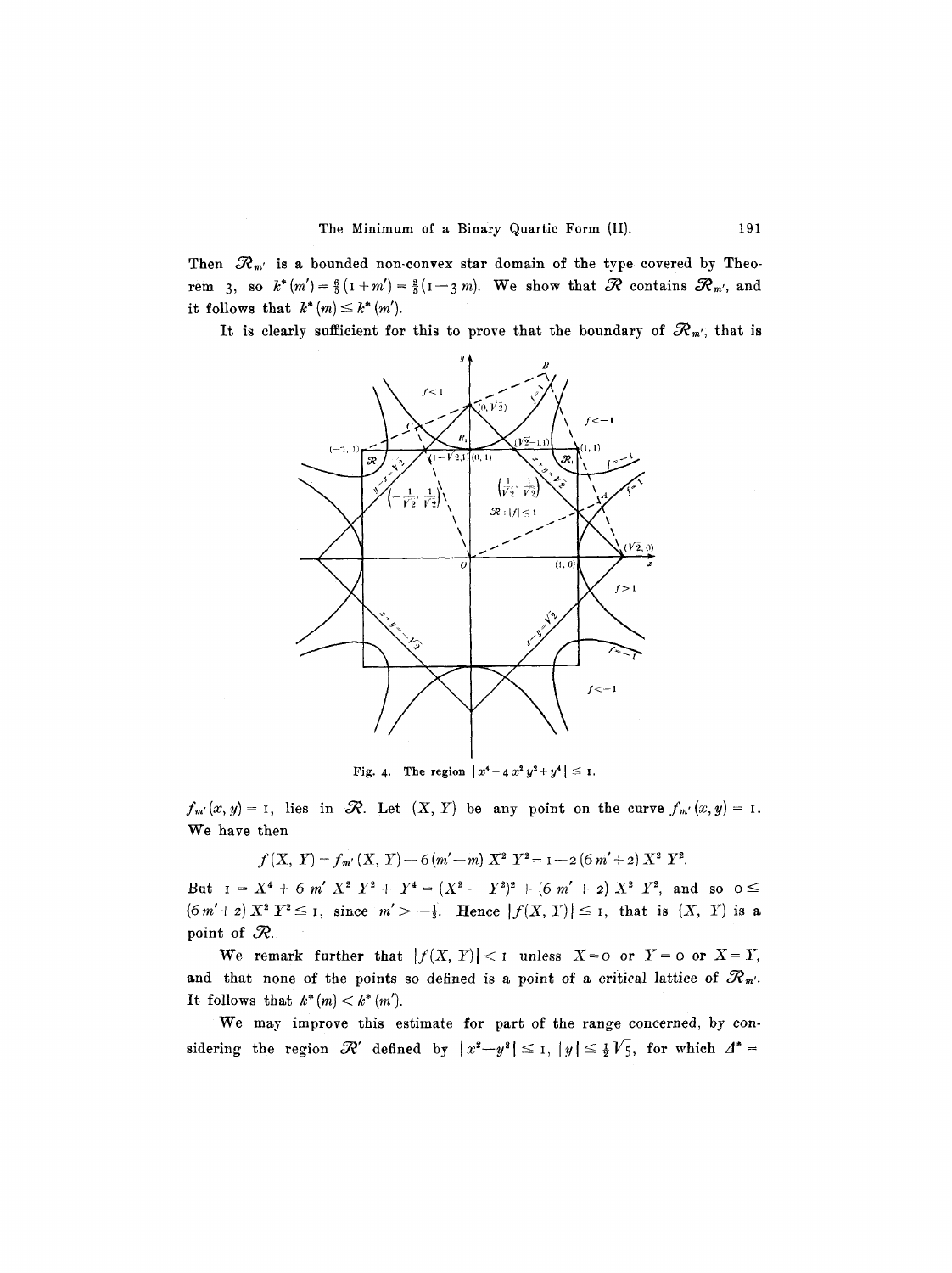$=$   $\frac{1}{2}V_5$ .<sup>1</sup> Every point of  $|x^2-y^2| \leq 1$  satisfies  $f(x, y) \leq 1$ , since then  $f(x, y) =$  $x^4 + 6$  *m*  $x^2 y^2 + y^4 = (x^2 - y^2)^2 + (6 \, m + 2) x^2 y^2 \leq (x^2 - y^2)^2 \leq 1$ . Further,  $f(x, y) =$  $=(x^2+3 my^2)^2-(9 m^2-1)y^4 \geq -(9 m^2-1)y^4 \geq -1$ , if  $(9 m^2-1)y^4 \leq 1$ . Hence every point with  $|y| \leq \frac{1}{2}V_5$  satisfies  $f(x,y) \geq -1$  if  $(\frac{1}{2}W_5)^4 \leq 1$ , i.e. if  $m \geq$  $V_{15}^+$ . It is easily seen that every critical lattice<sup>2</sup> of  $\mathcal{R}'$  has a point in the interior of  $\mathcal{R}$ , so we have  $k^*(m) < \frac{4}{5}$  for  $-\frac{1}{2} \leq m < ^{15}$ 

We have thus proved

**Theorem 9.** Let  $\psi(\xi, \eta)$  be a binary quartic form with real coefficients and  $\mathcal{D}$ >o,  $\mathcal{H}$ >o,  $\mathcal{K}$ >o. Further let  $3^{2}$   $\mathcal{J}^{3}$   $\lt$   $7^{3}$   $\mathcal{J}^{2}$ , so that m given by (27.1) *satisfies*  $-\frac{1}{2}$   $\lt m$   $\lt -\frac{1}{3}$ . Then there exist integers  $\xi, \eta$ , not both zero, such that

$$
|\psi(\xi,\eta)|<\frac{2\left(1-\frac{3}{3}m\right)}{5\left(9m^2-1\right)^{1/8}}\mathcal{D}^{1/6}.
$$

If  $\frac{17}{15} \le m < -\frac{1}{3}$ , we may replace the right hand side by the smaller number  $\frac{4}{5}$ (9 m<sup>2</sup> -- 1)<sup>--1/3</sup>  $\mathcal{D}^{1/6}$ .

I conjecture that, for values of m sufficiently near to  $-\frac{1}{3}$ , the lattice  $L_2$ , which was critical in Lemma 9, is here a critical lattice if it is admissible, which will probably be true for infinitely many  $m$  (cf. Theorems IO and I2). This rests on a geometrical lemma, similar in nature to Lemma 23, which I have not yet succeeded in proving, though it appears to be true.

29. For the range  $-1 \le m \le -\frac{1}{2}$  we can say a good deal more, though the results are still far from complete. We shall prove that  $k^*(m) \leq 1$ , and that I is the best possible value if the lattice  $x = \xi$ ,  $y = \eta$  is admissible. We show further that this is so for a set of m with positive measure, although the contrary is also true for a set of positive measure.

We require first some simple lemmas.

Lemma 27. *If OABC is a parallelogram of area S, and P, Q are two points* 

<sup>&</sup>lt;sup>1</sup> This is a trivial transformation of the region  $|xy| \leq 1$ ,  $|x+y| \leq \sqrt{5}$  used in § 26.

<sup>2</sup> These critical lattices are given by MAHLER (19). They consist of the critical lattices for the infinite region  $|x^2 - y^2| \leq 1$ , together with the lattices generated by the point  $(1, 0)$  and any point on the line  $y = \frac{1}{2} \sqrt{5}$ .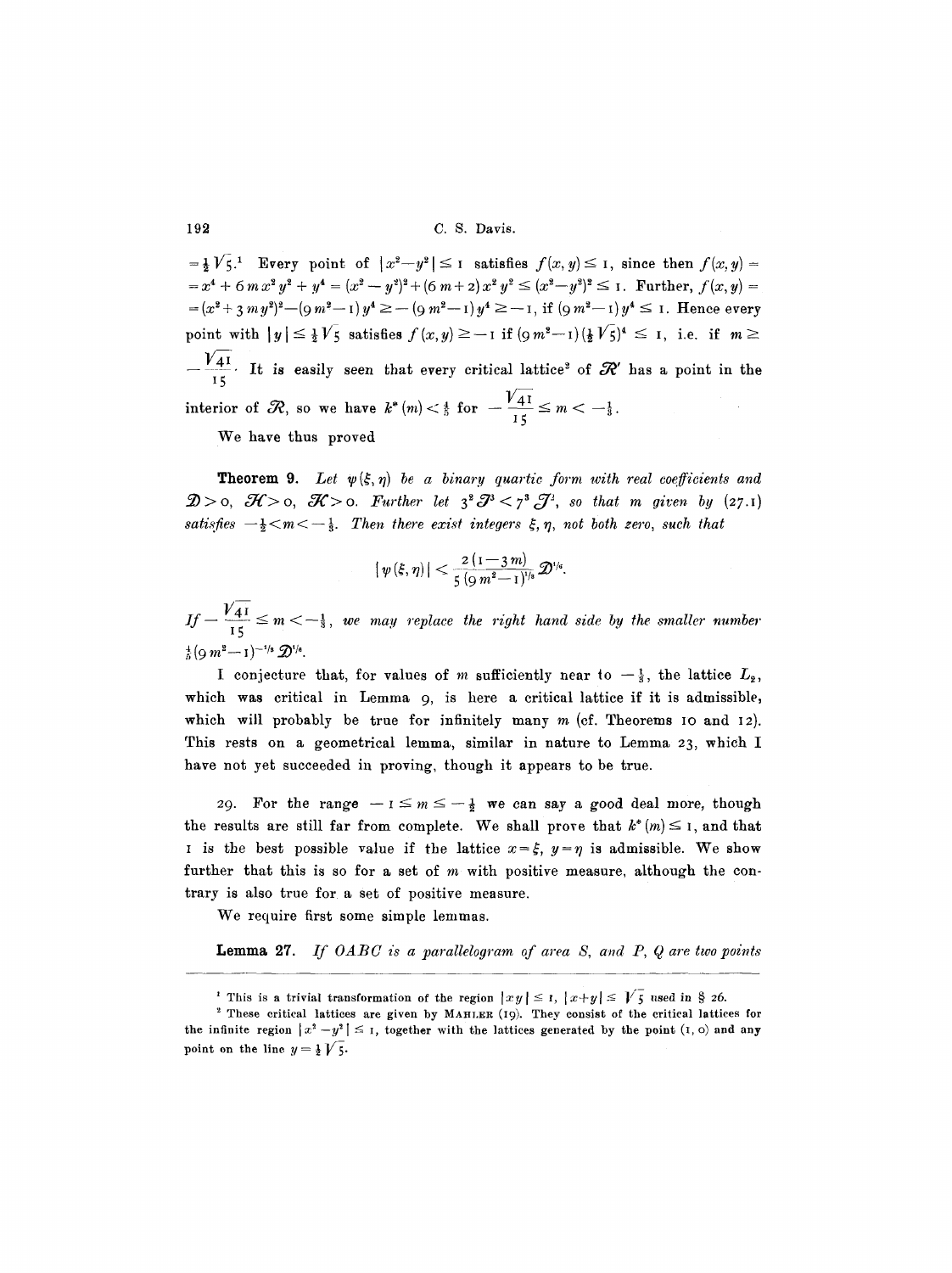*in it, with OPQ in the same sense as OABC, then*  $\triangle OPQ \leq \frac{1}{2} S$ .<sup>1</sup> *Further, the*  $sign$  of equality occurs only if  $P$  is at  $A$  and  $Q$  on  $BC$ , or if  $Q$  is at  $C$  and  $P$ *on AB.* 

Take 0 as origin and axes of x and y along. *OA* and *OC* respectively. Let P be the point  $(x_1, y_1)$  and Q be the point  $(x_2, y_2)$ . Let  $OA = a$ ,  $OC = b$  and angle  $AOC = \omega$ . Then  $S = ab \sin \omega$ , and

$$
\triangle OPQ = \frac{1}{2} \sin \omega (x_1 y_2 - x_2 y_1) \leq \frac{1}{2} ab \sin \omega = \frac{1}{2} S,
$$

with equality only if  $x_1 = a$ ,  $y_1 = b$  and  $x_2 y_1 = 0$ .

**Lemma 28.** Let P and Q be two points with coordinates  $(x_1, y_1)$  and  $(x_2, y_2)$ *respectively in a rectangular coordinate system with origin O. Then if*  $x_1 y_1 \ge \frac{1}{2}$ ,  $y_1 > 0$ ,  $x_2 y_2 \leq -\frac{1}{2}$ ,  $y_2 < 0$ , we have  $\triangle$  OPQ  $\geq \frac{1}{2}$ , with equality if, and only if,  $x_1 y_1 = \frac{1}{2}, x_2 y_2 = -\frac{1}{2}, x_1 = x_2.$ 

For

$$
\Delta OPQ = \frac{1}{2} (x_2 y_1 - x_1 y_2) \geq \frac{1}{4} \left( \frac{x_2}{x_1} + \frac{x_1}{x_2} \right) \geq \frac{1}{2},
$$

by the theorem of the arithmetic-geometric mean. Equality occurs in both places only uuder the conditions stated.

The substance of this lemma may be expressed in other forms by considering other axes through O. We enunciate it in one such form, which we will require later.

**Lemma 29.** Let P:  $(x_1, y_1)$  and Q:  $(x_2, y_2)$  be two points with  $x_1^2 - y_1^2 \ge 1$ ,  $x_1>0, x_2^2-y_2^2\leq -1, y_2>0.$  Then  $\triangle$  OPQ  $\geq \frac{1}{2}$ , with equality if, and only if,  $x_1^2-y_1^2=1$ ,  $x_2^2-y_2^2=-1$ ,  $x_1=y_2$ .

We now apply these lemmas to points associated with our region  $R$ .

**Lemma 30.** Let  $P_1$  be a point of the region  $f(x, y) \le -1$ ,  $x > 0$ ,  $y > 0$ , and *let*  $P'_1$  *be a point of the region*  $f(x, y) \leq -1$ ,  $x > 0$ ,  $y < 0$ . Then  $\triangle$   $OP_1P'_1 > \frac{1}{2}$  if  $m>-1$ . If  $m=-1$ ,  $\triangle$   $OP_1P_1'\geq \frac{1}{2}$ , with equality only if  $P_1=(1/\sqrt{2}, 1/\sqrt{2})$  and  $P'_1 = (1/V_2, -1/V_2).$ 

After Lemma 28 it is clearly sufficient to show that every point  $(x, y)$  with  $f(x, y) \le -1$  satisfies  $|xy| \ge \frac{1}{2}$ , with equality only if  $m = -1$ ,  $f(x, y) = -1$ ,  $y = \pm x$ .

<sup>&</sup>lt;sup>1</sup> This use of the symbol  $\triangle$  for "the area of the triangle" should cause no confusion with  $\Lambda$  (capital delta).

 $13-642127$  Acta mathematica. 85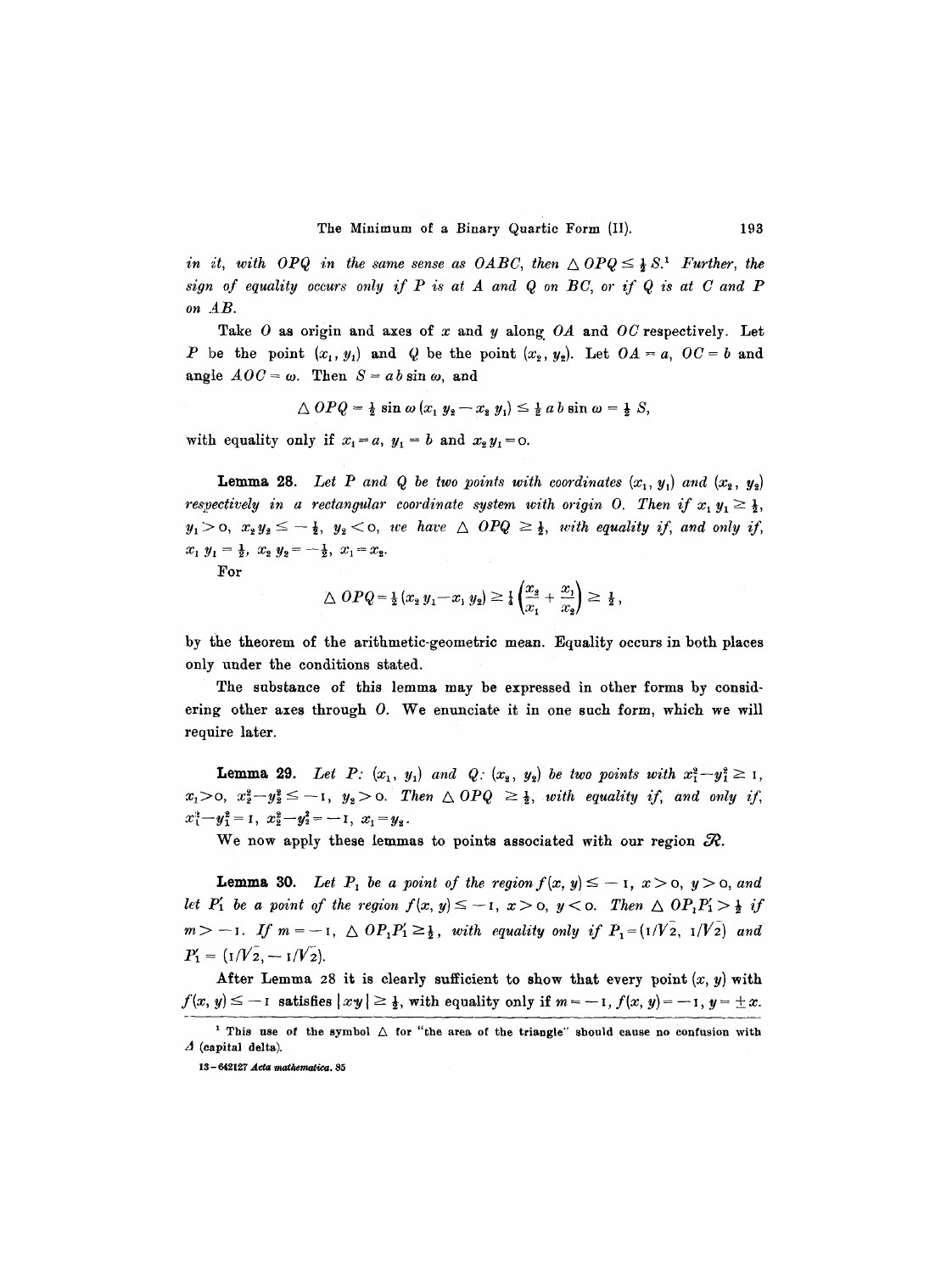We have

so  
\n
$$
f(x, y) = x^4 + 6 m x^2 y^2 + y^4 = (x^2 - y^2)^2 + (6 m + 2) x^2 y^2 \le -1,
$$
\n
$$
-(6 m + 2) x^2 y^2 \ge 1 + (x^2 - y^2)^2 \ge 1.
$$

But  $I \leq -(6 m + 2) \leq 4$ , since  $-1 \leq m \leq -\frac{1}{2}$ , and it follows that  $x^2 y^2 \geq \frac{1}{4}$ , i.e.  $|x y| \geq \frac{1}{2}$ . Equality in each place requires the conditions stated above.

**Lemma 31.** Let  $P_2$  be a point of the region  $f(x, y) \geq 1$ ,  $|x| < y$ , and let  $P'_2$  be *a point of the region*  $f(x, y) \ge 1$ *,*  $|y| < x$ *. Then*  $\triangle$   $OP_2P'_2 \ge \frac{1}{2}$ , with equality only *if*  $P_2$  *is* (0, 1) and  $P'_2$  *is* (1, 0).

We have

giving

$$
f(x, y) = (x2 - y2)2 + (6 m + 2) x2 y2 \ge 1,
$$
  

$$
(x2 - y2)2 \ge 1 - (6 m + 2) x2 y2 \ge 1,
$$

with final equality only if  $f(x, y) = 1$ ,  $x y = 0$ . The result then follows from Lemma 29.

30. We now show that every lattice of determinant I has a point in  $\mathcal{R}$ , and establish a condition for this to be the best possible result.

Let L be any lattice of determinant I which is admissible with respect to  $\mathcal{R}$ .

Consider the square  $|x| \leq 1$ ,  $|y| \leq 1$ , of area 4. By Lemma 15 (Minkowski's theorem), it contains a point of  $L$  other than  $O$ , say  $P_1$ . Now every point of this square except  $(o, \pm 1)$  and  $(\pm 1, o)$  satisfies  $f(x, y) < 1$ . For if  $x^2 \geq y^2$ , we have

$$
f(x, y) = x4 + y2 (y2 + 6 m x2) \le x4 \le 1,
$$

since  $6m < -1$ , with equality in each place only if  $y^2 = 0$ ,  $x^4 = 1$ ; and similarly if  $y^2 > x^2$ . Hence, by the symmetry about O, we may suppose  $P_1$  is  $(o, 1)$  or  $(1, 0)$  or that it lies in one of the regions  $\mathcal{R}_1$ ,  $\mathcal{R}'_1$ , where  $\mathcal{R}_1$  is defined by  $0 < x \leq 1$ ,  $0 < y \leq 1$ ,  $f(x, y) \leq -1$ , and  $\mathcal{R}_1'$  is the image of  $\mathcal{R}_1$  in the y-axis.

Suppose that  $P_1$  is the point (o, I). Then the line  $x=1$  contains points of L spaced at unit intervals, and so every segment of length  $>$  I of this line contains at least one point of L. We consider the open segment of  $x = 1$  lying between the two branches of the curve  $f(x, y) = -1$ . Every point of this segment is an inner point of  $R$ , except the point  $(I, o)$ . Further, its length is greater than that of the corresponding intercept made by  $x y = \pm \frac{1}{2}$ , by the proof of Lemma 30, and so  $> 1$ . It follows that  $(I, 0)$  is a point of L, and therefore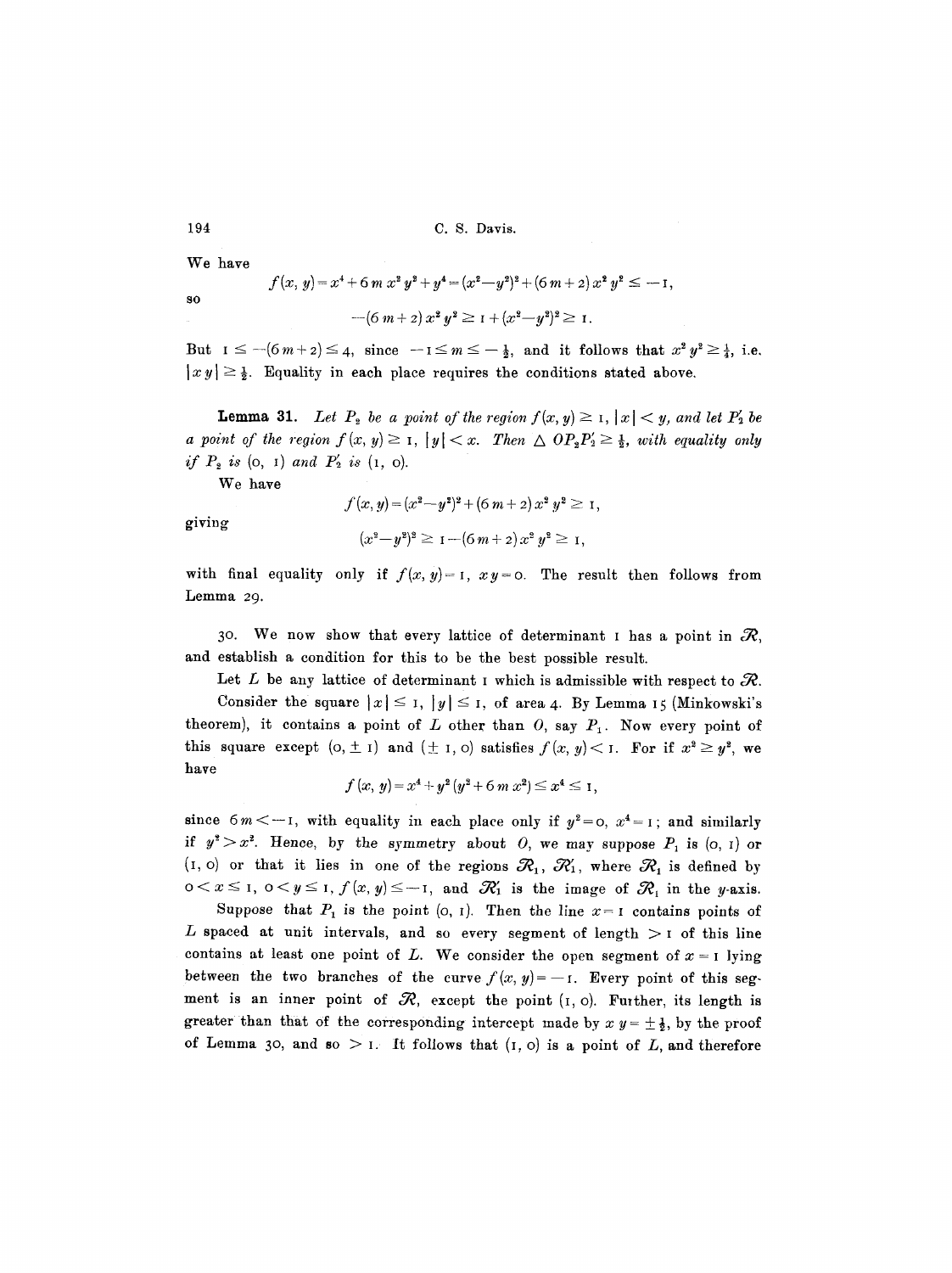L is the lattice  $x=\xi$ ,  $y=\eta$ , say  $L_0$ . The same conclusion clearly holds if  $P_1$  is the point (I, o). The lattice  $L_0$  has the point (I, I) in  $\mathcal{R}_1$  and the point (--I, I) in  $\mathcal{R}_1$ . Thus, by symmetry, we may suppose without loss of generality that the point  $P_1$  lies in  $\mathcal{R}_1$ .

Now consider similarly the square of area 4 defined by  $|x+y| \leq V_2$ ,  $|x-y| \leq V_2$ . By Lemma 15 it contains a point of L other than 0, say  $P_2$ . Every point of this square satisfies  $f(x, y) > -1$ , except the points  $(I/V_2, \pm I/V_2)$ ,  $(-1/\sqrt{2}, \pm 1/\sqrt{2})$  when  $m=-1$ . It suffices to show this for the first quadrant; and then if  $(X, Y)$  is a point of  $f(x, y) \le -1$  we have, by the proof of Lemma 30,  $X + Y \ge 2\sqrt{X'Y} \ge \sqrt{2}$ , with equality only when  $m = -1$ ,  $(X, Y) =$ =( $I/V<sub>2</sub>$ ,  $I/V<sub>2</sub>$ ). Hence we may suppose that  $P<sub>2</sub>$  lies in the region  $\mathcal{R}<sub>2</sub>$  defined by  $0 < x + y \leq \sqrt{2}$ ,  $0 < y - x \leq \sqrt{2}$ ,  $f(x, y) \geq 1$ , unless  $m = -1$ , when it might be one of the points  $(\pm 1/\sqrt{2}, 1/\sqrt{2})$ . But if  $m=-1$  and  $P_2=(\pm 1/\sqrt{2}, 1/\sqrt{2})$ , we find as above, using here the proof of Lemma 31, that  $(\mp 1/\sqrt{2}, 1/\sqrt{2})$  is a point of L, and hence so is  $(0, V_2)$ , which is a point of  $\mathcal{R}_2$ . Thus we may suppose in any case that  $P_2$  lies in  $\mathcal{R}_2$ .

**Lemma 32.** 

$$
\triangle OP_1P_2 = \frac{1}{2}.
$$

Let A be the mid-point of the line joining the points  $(V_2, 0)$ ,  $(I, 1)$ , and let C be the mid-point of the line joining the points  $(-1, 1)$ ,  $(0, V_2)$ . Let these two joins produced meet in B. Then *OABC* is clearly a square, and it contains the regions  $\mathcal{R}_1$  and  $\mathcal{R}_2$ . Its side is of length  $V_2$  cos  $\frac{\pi}{6}$  <  $V_2$ , so area  $0ABC$  <  $\langle 2.$  Then by Lemma 27,  $\triangle OP_1P_2 \langle 1 \rangle$  and hence  $\triangle OP_1P_2=\frac{1}{2}$ .

Now let  $P_3 = P_1 - P_2$ , and let the point  $P_i$  have coordinates  $(x_i, y_i)$  for  $i=1,2,3$ . Then  $\triangle OP_1P_3 = \triangle OP_2P_3 = \frac{1}{2}$ , since  $\triangle OP_1P_2 = \frac{1}{2}$  by Lemma 32. We note that  $R_1$  lies in the triangle with vertices  $(I, I), (V_2-I, I)$  and  $(I, V_2-I),$ excluding the two last-named vertices, and so the coordinates of  $P_1$  satisfy  $x_1 > V_2-1$ ,  $V_2-1 < y_1 \leq 1$ . Similarly, we have  $x_2 > 1-V_2$ ,  $1 \leq y_2 \leq V_2$ . It follows that  $x_3 = x_1-x_2 > 0$  and  $-1 < y_3 \leq 0$ . Since  $P_3$  is a point of L, it is not an inner point of  $\mathcal R$ . Hence it must lie in the region  $f(x,y) \geq 1$ ,  $|y| < x$ , or in the region  $f(x,y) \leq -1$ ,  $x > 0$ ,  $y < 0$ . In the first case,  $\triangle OP_zP_3 > \frac{1}{2}$  by Lemma 31, unless  $P_2$  is (0, 1) and  $P_3$  is (1, 0), that is unless L is  $L_0$ . Similarly,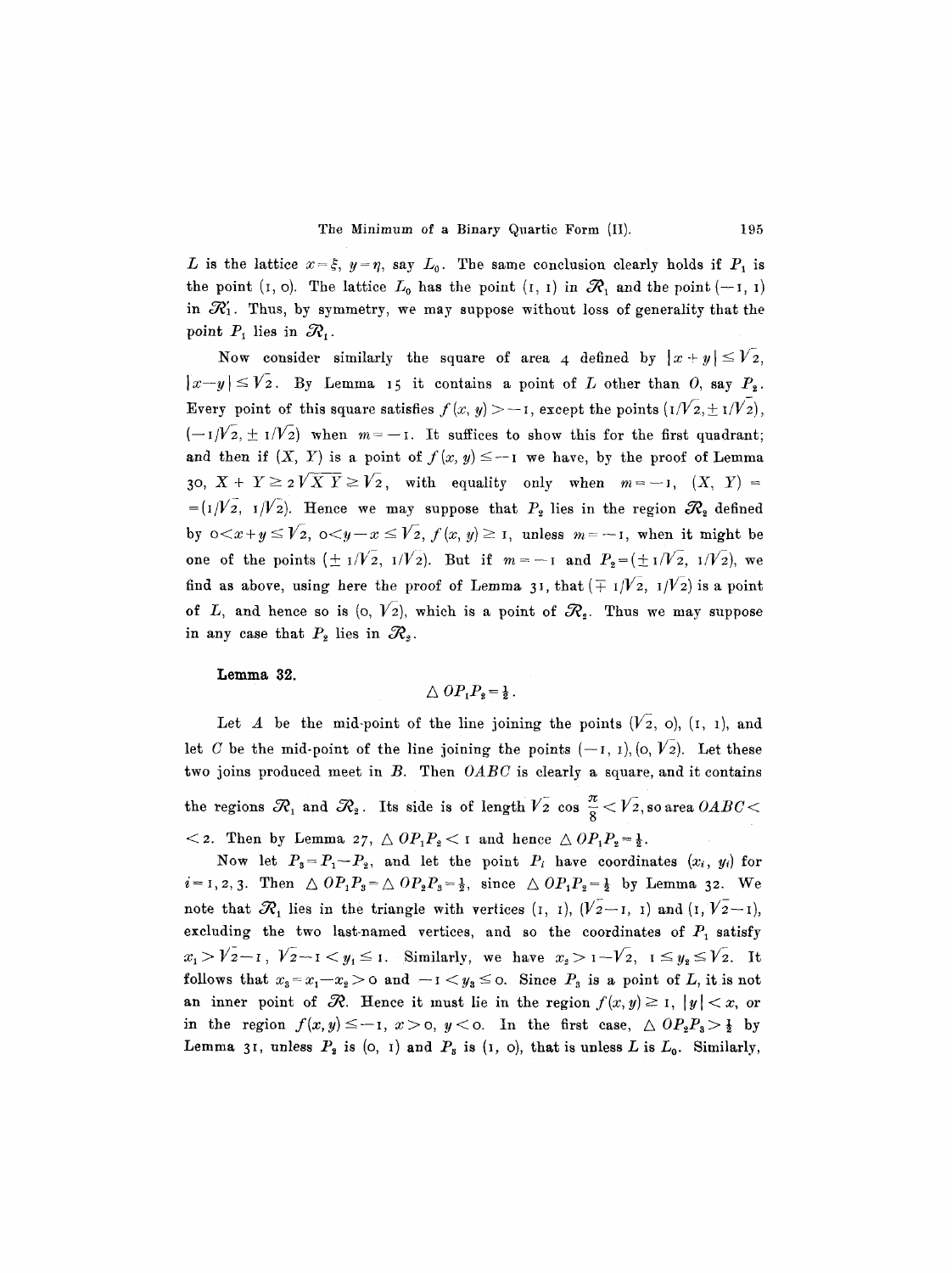in the second case we have  $\triangle OP_1P_3 > \frac{1}{2}$  by Lemma 30, unless L is  $L_0$  or, if  $m = -1$ , the lattice  $L'_0$  defined by  $x = \frac{1}{\sqrt{2}}(\xi - \eta)$ ,  $y = \frac{1}{\sqrt{2}}(\xi + \eta)$ .

We have thus proved that every lattice of determinant  $\mathbf I$  other than  $L_0$ , and  $L'_{0}$  for  $m=-1$ , has a point other than O in the interior of  $\mathcal{R}$ . If  $m \neq -1$ , the lattice  $L_0$  may or may not be admissible. If it is, it follows that  $A^* = I$ and  $k^* = I$ , and that  $L_0$  is the only critical lattice. If  $m = -I$ , both  $L_0$  and  $L'_{0}$  are admissible, since each gives rise to the condition  $|\xi^{4}-6\xi^{2}\eta^{2}+\eta^{4}| \geq 1$ 'for integers  $\xi, \eta \neq 0$ , o, which is true. Thus  $k^* = I$ , and  $L_0$ ,  $L'_0$  are both critical in this case. In any case,  $k^* \leq I$ .

**Theorem 10.** If  $-i \leq m \leq -\frac{1}{2}$ , there is a point x, y, other than the origin, *of every lattice L of determinant A, such that* 

$$
|x^4 + 6m x^2 y^2 + y^4| \leq \varDelta^2.
$$

*This is the best possible result if* 

(30.1)  $\left|\xi^4 + 6 m \xi^2 \eta^2 + \eta^4\right| \ge 1$ 

*for all integers*  $\xi, \eta \neq 0$ , o. If this is so, the lattice defined by  $x = \xi$ ,  $y = \eta$  is a *critical lattice, and is the only one unless*  $m = -1$ , when the lattice  $x = \frac{1}{\sqrt{2}} (\xi - \eta)$ ,  $y = \frac{1}{\sqrt{2}} (\xi + \eta)$  *is also critical. The condition* (30.1) *is satisfied, for example, if*  $6m=-3, -4, -5, -6.$ 

It remains only to prove the last statement in the theorem. In these cases the form  $\xi^4 + 6 m \xi^2 \eta^2 + \eta^4$  has integer coefficients and is not zero for integers  $~\xi, \eta \neq 0, 0,$  since this would imply  $\xi^2 = \eta^2$  and thence  $2 + 6 m = 0$ , which is false.

Theorem io leads at once to

**Theorem 11.** Let  $\psi(\xi, \eta)$  be a binary quartic form with real coefficients and  $\mathcal{D}$ >0,  $\mathcal{H}$ >0,  $\mathcal{K}$ >0. Further, let  $3^2 \mathcal{J}^3 \geq 7^3 \mathcal{J}^2$ , so that m given by (27.1) sat*isfies*  $-i \leq m \leq -\frac{1}{2}$ . Then there exist integers  $\xi$ ,  $\eta$ , not both zero, such that

$$
|\psi(\xi,\,\eta)| \leq (\varrho\,m^2-1)^{-1/8}\,\mathcal{D}^{1/6}.
$$

*This is the best possible result if* 

$$
(30.3) \t\t\t |\xi^4 + 6m \xi^2 \eta^2 + \eta^4| \ge 1
$$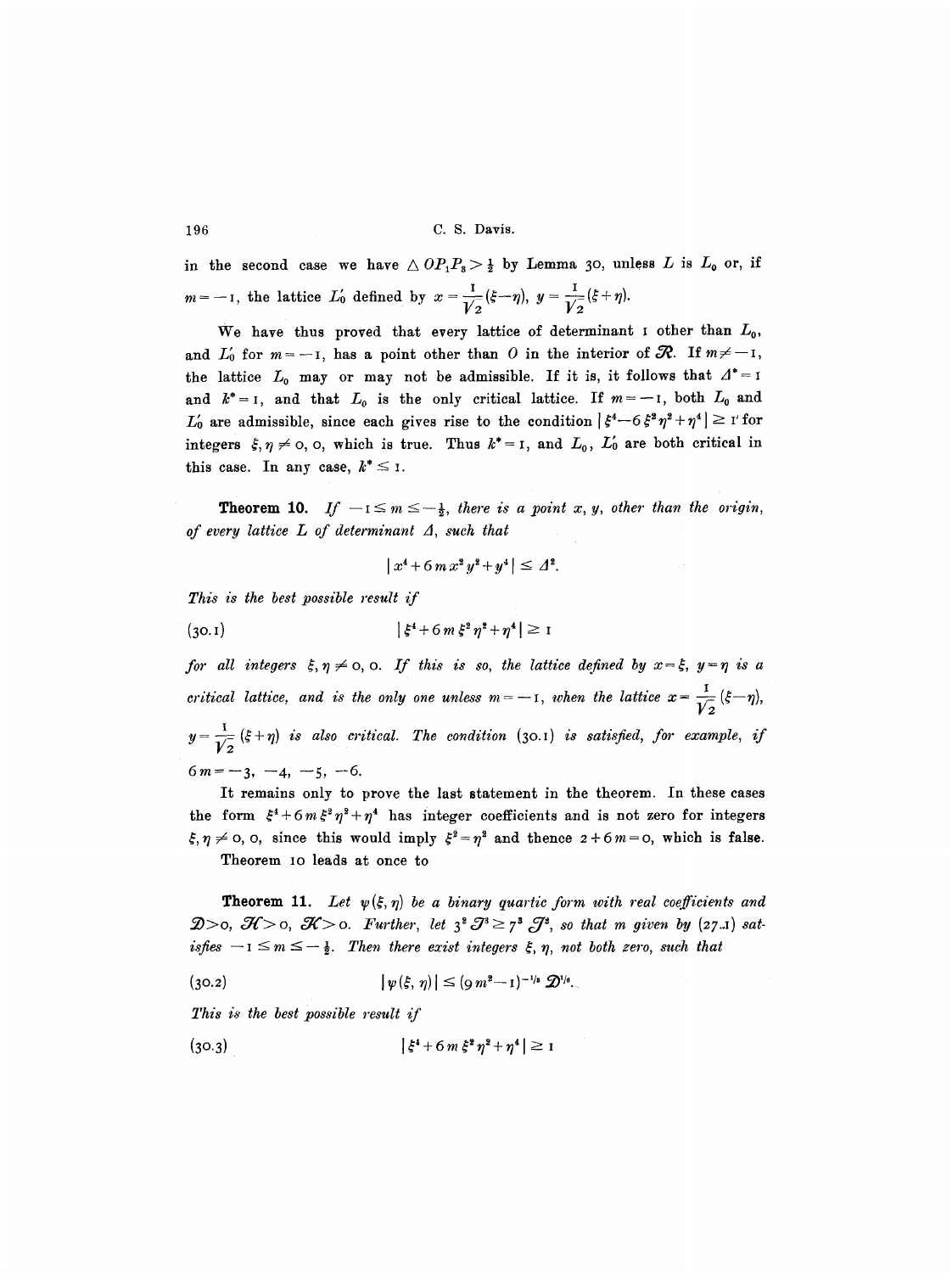*for all integers*  $\xi$ *,*  $\eta \neq 0$ *, 0, and then the sign of equality is required in (30.2) if,* and only if,  $\psi(\xi, \eta)$  is equivalent to a multiple of the form

$$
f(\xi, \eta) = \xi^4 + 6 m \xi^2 \eta^2 + \eta^4.
$$

*The condition* (30.3) *is satisfied, for example, if*  $6m = -3, -4, -5, -6$ .

We note here that the result of HERMITE  $(4)$  for a quartic form

$$
\psi(\xi,\eta) = a(\xi - \alpha_1 \eta) (\xi - \alpha_2 \eta) (\xi - \alpha_3 \eta) (\xi - \alpha_4 \eta),
$$

where  $\alpha_1 > \alpha_2 > \alpha_3 > \alpha_4$ , is, in the notation of § 22,

$$
|A_{0}|<\tfrac{1}{3}|a|(a_{1}-\alpha_{3})(\alpha_{2}-\alpha_{4}).
$$

This is really equivalent to  $k^*(m) < \frac{2}{3}(1-3m)$ , and in this shape it may be compared with the much sharper results given in Theorems 9 and II.

3 I. It would be an interesting question to investigate general conditions under which (3o.3) is satisfied; I have not yet seriously considered this problem. Whether or not it is satisfied in a particular case will clearly depend on the arithmetical nature of the parameter  $m$ , and the question is a very deep one. Even if we restrict our attention to forms  $\psi(\xi, \eta)$  with integer (or rational) coefficients, the number  $m$  will in general be an algebraic number of degree 6. If, however, m is a rational number, it should not be difficult to decide the matter. For example, simple considerations of quadratic and biquadratic residues show that  $(30.3)$  is satisfied for all m in the range concerned with  $6m$  of the form  $-\frac{n}{2}$  or  $-\frac{n}{4}$  (n an integer), except for the values 6 m =  $-\frac{13}{3}$ ,  $-\frac{17}{4}$ 3 4

Nevertheless, we can easily obtain some metrical information about the set of values of  $m$  for which (30.3) either is or is not satisfied. In particular, we can show that both sets are of positive measure. For brevity, write  $M = -6m$ ; then  $3 \leq M \leq 6$ . The condition (30.3) becomes

$$
|\xi^4 - M \xi^2 \eta^2 + \eta^4| \geq 1.
$$

We shall describe M (or m) as admissible if  $(31.1)$  is satisfied for all integers  $\xi, \eta \neq 0$ , o, and otherwise as non-admissible.

**Theorem** 12. *If A (M) and N (M) are the measures of the sets of admissible and non-admissible M respectively, then* 

i That these values of m must in fact be exceptions follows at once from the remark in the next footnote.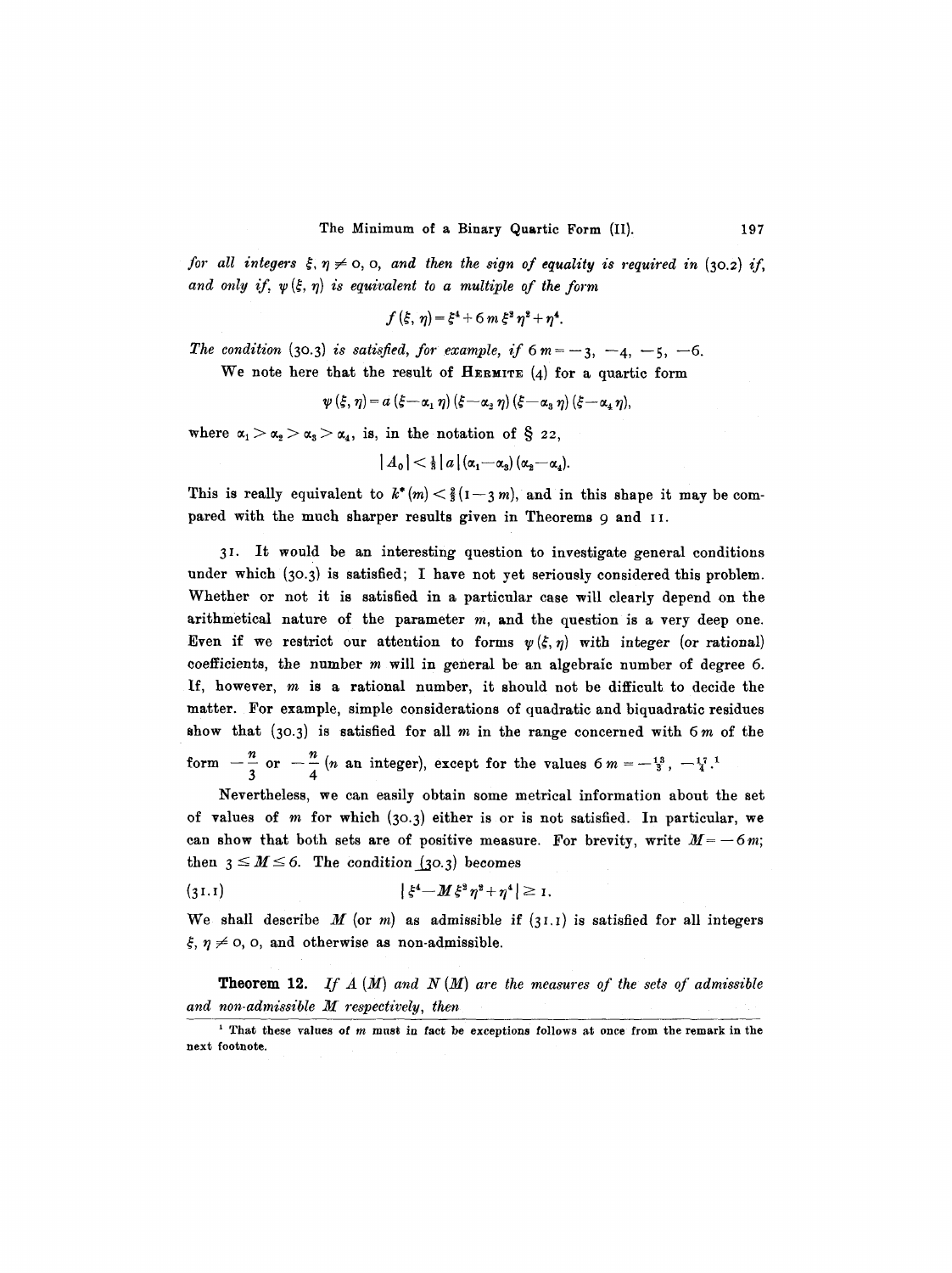2.45  $\lt A$  (*M*) $\lt$  2.50, o.50  $\lt N$  (*M*) $\lt$  0.55.

If  $M$  is non-admissible, there exist integers  $r, s$  such that

$$
(31.2) \t\t\t -1 < r4 - M r3 s2 + s4 < 1.
$$

For this particular pair  $r, s$ , all values of  $M$  with

$$
(31.3) \t\t -\frac{1}{r^2s^2} < M - \frac{r^4 + s^4}{r^2s^2} < \frac{1}{r^2s^2}
$$

satisfy  $(31.2)$  and so are non-admissible. Also, all non-admissible M arise in this way for some pair r, s. We may clearly suppose  $(r, s) = r$  and  $r > s \ge r$ . Thus the set of non-admissible  $M$  consists of an enumerable set of intervals. These intervals have centres  $M=\frac{r^4+s^4}{r^2s^2}$  and lengths  $\frac{2}{r^2s^2}$ , where r, s are any integers with

(31.4) 
$$
r > s \ge 1
$$
,  $(r, s) = 1$ ,  $3 \le \frac{r^4 + s^4}{r^2 s^2} \le 6$ .

These intervals may, of course, overlap, so

$$
(31.5) \t\t N(M) \le \sum \frac{2}{r^2 s^2},
$$

where the summation is taken over all  $r$ , s satisfying  $(31.4)$ .

We now examine the last condition in (31.4). Writing  $u = r^2/s^2$ , this becomes  $u^2-3u+1\geq 0$ ,  $u^2-6u+1\leq 0$ . Since  $u>1$ , this yields  $\frac{1}{2}(3+\sqrt{5})\leq$  $\leq u \leq 3 + i2\sqrt{2}$ , and hence

$$
\frac{1}{2}(1+V_5)\leq \frac{r}{s}\leq 1+V_2.
$$

Thus for a fixed value of  $s \geq 4$ , the number of values of r is at most

$$
[\{(I+V_2)-\tfrac{1}{2}(I+V_5)\}\,s\]+1\leq 0.797\,s+1\leq 1.047\,s.
$$

We easily find that 2,  $1^1$  and 5, 3 are the only pairs with  $s < 4$ . These give  $N(M) > 0.5088$  and

$$
N(M) < \text{o.}5089 + 2\sum_{s\geq 4}\frac{1}{r^2s^2} < \text{o.}5089 + \frac{2\cdot 1.047}{\frac{1}{4}(1 + \sqrt{5})^2}\sum_{s\geq 4}\frac{1}{s^3} < \text{o.}55.
$$

The result follows, since  $N(M) + A(M) = 3$ .

<sup>&</sup>lt;sup>1</sup> This pair makes the whole interval  $4 < M < 4\frac{1}{2}$  non-admissible.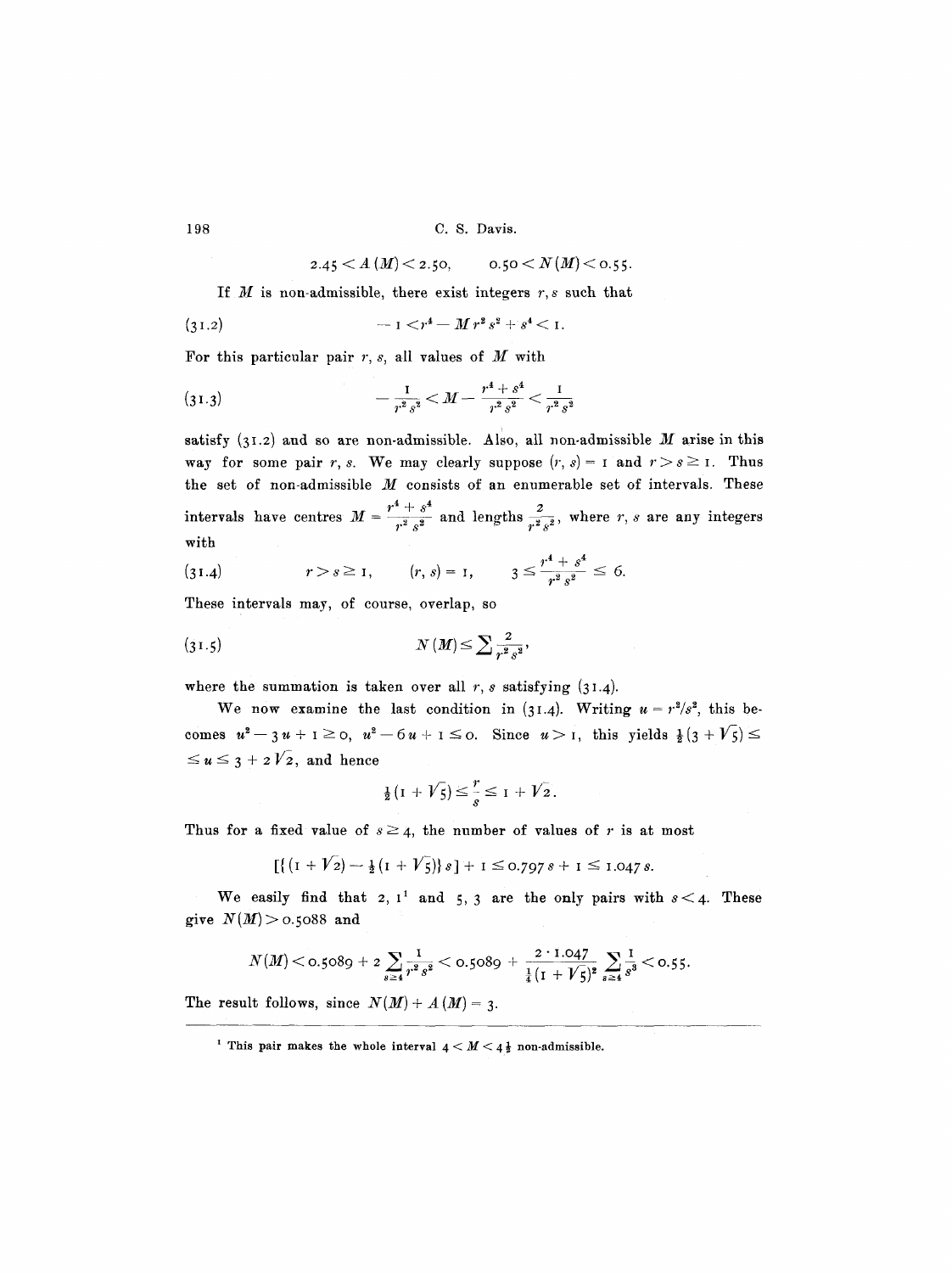This establishes that the results we give in Theorems IO and II are best possible for a set of  $m$  of positive measure, and indeed for "most  $m$ ". We conclude this section by remarking that there are non-admissible  $m$  as close as we please to any given value in the range, and, in particular, to admissible values of m.

**Theorem 13.** *The set of non-admissible M is dense in the interval*  $3 \le M \le 6$ . Let M be any number in the interval, and let  $\mu > 1$  be a root of  $\mu^4$  - $-M \mu^2 + I = 0$ . Then  $M = (\mu^4 + I)/\mu^2$ . Now  $(\mu^4 + I)/\mu^2$  is a continuous function of  $\mu$  for  $\mu > 0$ , so, given  $\varepsilon > 0$ , there exists  $\varepsilon' > 0$  such that

$$
\left|M-\frac{r^4+s^4}{r^2s^2}\right|<\varepsilon
$$

if  $|~\mu-r/s|<\epsilon'$ ; and the latter inequality always has solutions satisfying (31.4).

## V. Quartics with  $\mathcal{D}<sub>0</sub>$ .

32 . We have in the preceding sections dealt with all types of binary quartic form except those with  $\mathcal{D} <$  o, that is those having two real and two complex roots, all distinct. I have not yet attempted to investigate this case systematically, but to complete the discussion of the quartic I give here the known results, and point out a small improvement that can readily be made.

For this case we may take as standard form

$$
f(x, y) = x^4 + 6 m x^2 y^2 - y^4,
$$

with discriminant  $-(1 + 9m^2)^2$ . We define the region  $\mathcal R$  by  $|f(x, y)| \leq 1$ , and first investigate its shape. It is bounded by the curves  $f(x, y) = 1$ ,  $f(x, y) = -1$ , which pass through the points  $(\pm 1, 0)$  and  $(0, \pm 1)$  respectively. Noting that

$$
-f(y,x) = x^4 - 6 m x^2 y^2 - y^4,
$$

we see that we may suppose  $m \ge 0$ .

The asymptotes to each boundary curve are given by  $y = tx$ , where t is any root of

$$
t^4 - 6m t^2 - 1 = 0.
$$

This gives

$$
t^2 = 3 m \pm V_1 + g m^2,
$$

and so there are just two real asymptotes  $y = \pm \mu x$ , where

$$
\mu^2 = 3m + V_1 + 9m^2, \quad \mu > 0.
$$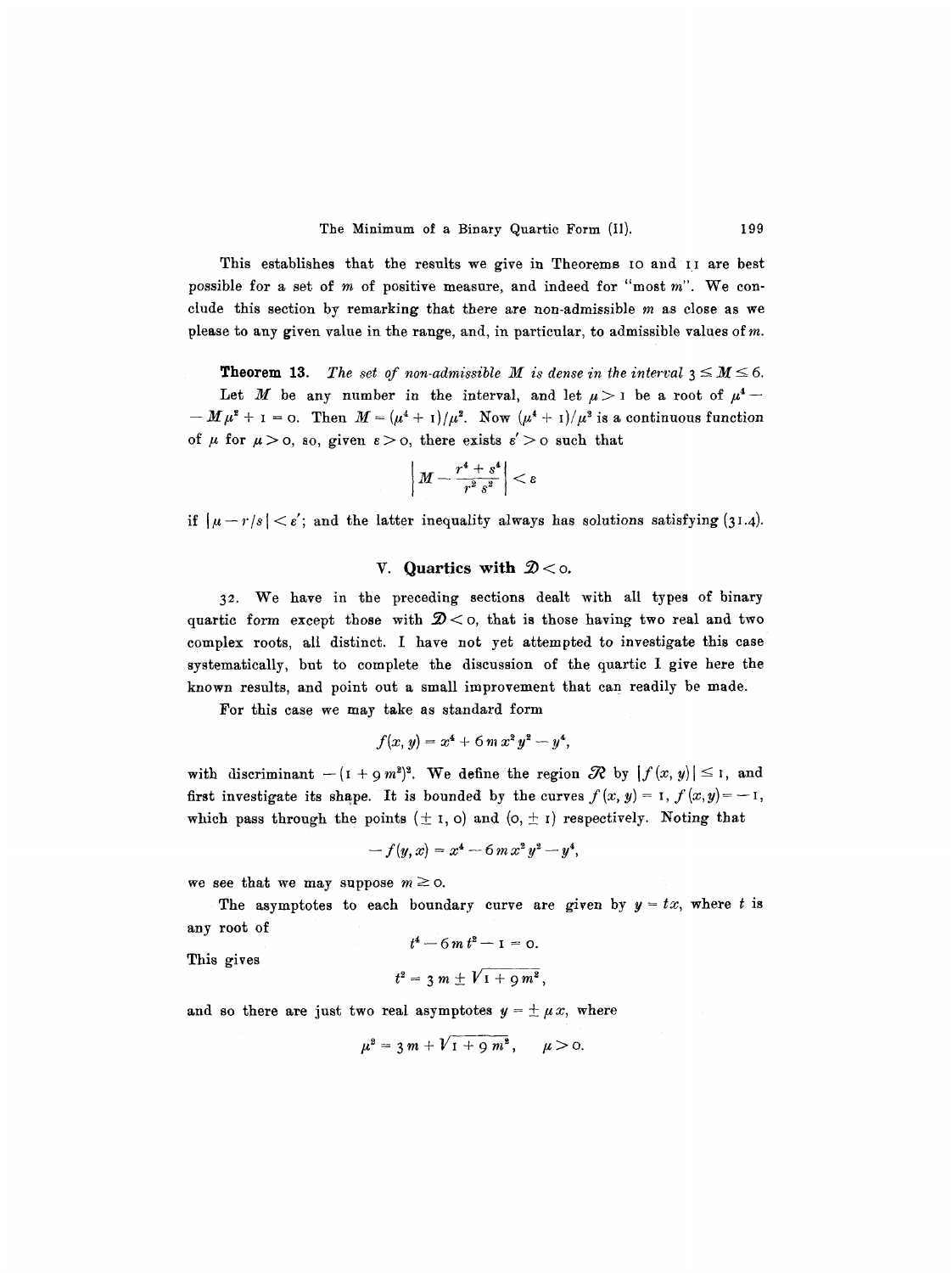Since we may write  $f=\pm$  I as  $(y^2-\mu^2 x^2)(y^2+x^2/\mu^2)=\mp$  I, we see that  $f=$  I lies in the region  $|y| < \mu |x|$ , and  $f = -1$  in the region  $|y| > \mu |x|$ .

The points of inflection lie on the Hessian

$$
m x4 - (I + 3 m2) x2 y2 - m y4 = 0,
$$

and so on  $y = \pm \lambda x$ , where



Fig. 5. The region  $|x^4+8x^2y^2-y^4| \leq 1$ .

 $\mathcal{L} = \mathcal{L}$ 

 $2m\,\lambda^2 = -\left(1 + 3\,m^2\right) + \sqrt{\left(1 + m^2\right)\left(1 + 9\,m^2\right)} > 0,$ 

if  $m \neq 0$ . If  $m = 0$ , we find  $xy = 0$ , but the intersections with the boundary are then points of undulation. We note that the inflections lie on  $f(x, y) = I$ , since

$$
2 m (\mu^2 - \lambda^2) = 2 m \{3 m + V I + 9 m^2 \} + 1 + 3 m^2 - V (I + m^2) (I + 9 m^2)
$$
  
=  $V I + 9 m^2 \{V I + 9 m^2 - V I + m^2 + 2 m\}$   
> 0,

and so  $|\lambda| < \mu$ .

The shape of the region  $\mathcal R$  is illustrated in Fig. 5, which was drawn for  $m=\frac{4}{3}.$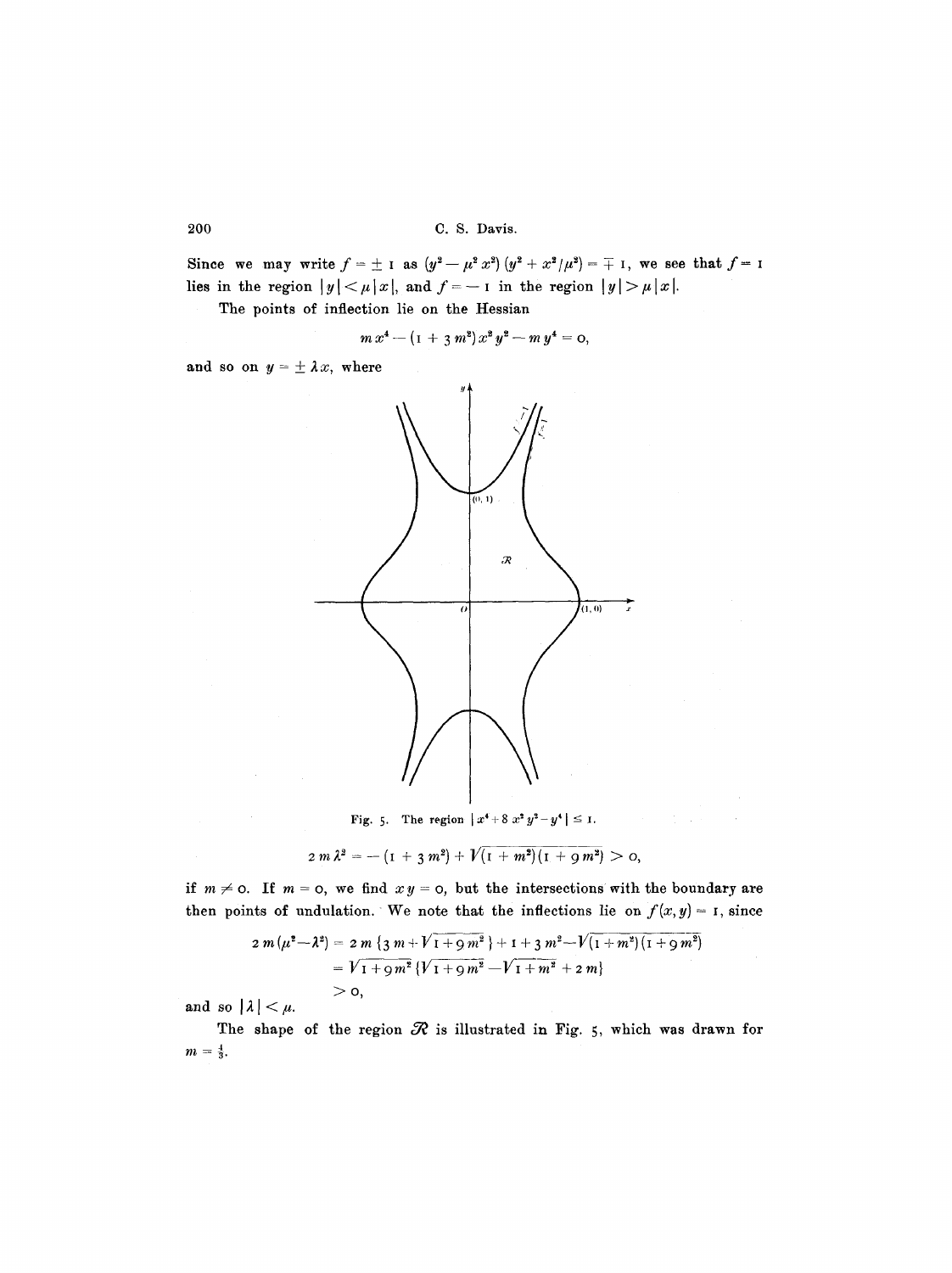33. The best possible result is known only for  $m = 0$ , in which case Mon-DELL (6) showed  $k^* = 4/\sqrt{17}$ . The only other result known, so far as I am aware, is that of JULIA (5). Again using the notation of  $\S$  22, his result is essentially that

$$
|A_0| < \frac{1}{6} |a| (|z_1 - z_2| |z_3 - z_4| + |z_1 - z_3| |z_2 - z_4| + |z_1 - z_4| |z_2 - z_3|),
$$

where  $z_1$ ,  $z_2$ ,  $z_3$ ,  $z_4$  are the roots of  $\psi(z, 1) = 0$ . This is equivalent to

$$
k^{\ast}(m) < \tfrac{2}{3} \{1 + \sqrt{1 + g m^2}\}.
$$

We can improve this for small values of  $m$  by inscribing a convex region in  $\mathcal R$ . Clearly the rectangle defined by  $|x| \leq x_0$ ,  $|y| \leq 1$ , where  $x_0$  is the minimum positive abscissa of  $f(x, y) = 1$ , lies in  $\mathcal{R}$ . The area of this rectangle is 4 $x_0^2$ , so, by Lemma 15,  $A^* \geq x_0^2$  and hence  $k^*(m) \leq 1/x_0^2$ . We easily find  $x_0^* = 1/(1 + 9m^2)$ , so we have  $k^*(m) \leq \sqrt{1 + 9m^2}$ . This estimate is better than **Julia's if**  $|m| < \frac{1}{1}$ .

We collect these results together in

 $\mathcal{D} \leq$  0, and so transformable into the form  $x^4 + 6$  m $x^2y^2 - y^4$ . Then there exist *integers ~, 7, not both zero, such that*  **Theorem 14.** Let  $\psi(\xi, \eta)$  be a binary quartic form with real coefficients and

$$
| \psi(\xi,\eta)| \leq \frac{k(m)}{(1+\cosh n^2)^{1/s}} |\mathcal{D}|^{1/s},
$$

*where we may take* 

$$
k(o) = \frac{4}{\sqrt{17}} (best\ possible);
$$
  
\n
$$
k(m) = \sqrt{1 + 9} m^{2}, \text{ for } o < |m| < \frac{1}{\sqrt{3}};
$$
  
\n
$$
k(m) = \frac{9}{8} \{1 + \sqrt{1 + 9} m^{2}\}, \text{ for } |m| \ge \frac{1}{\sqrt{3}};
$$

I wish to express my gratitude to Professor L. J. Mordell for suggesting this problem to me and for his advice in removing obscurities from the original manuscript of both parts of this paper.